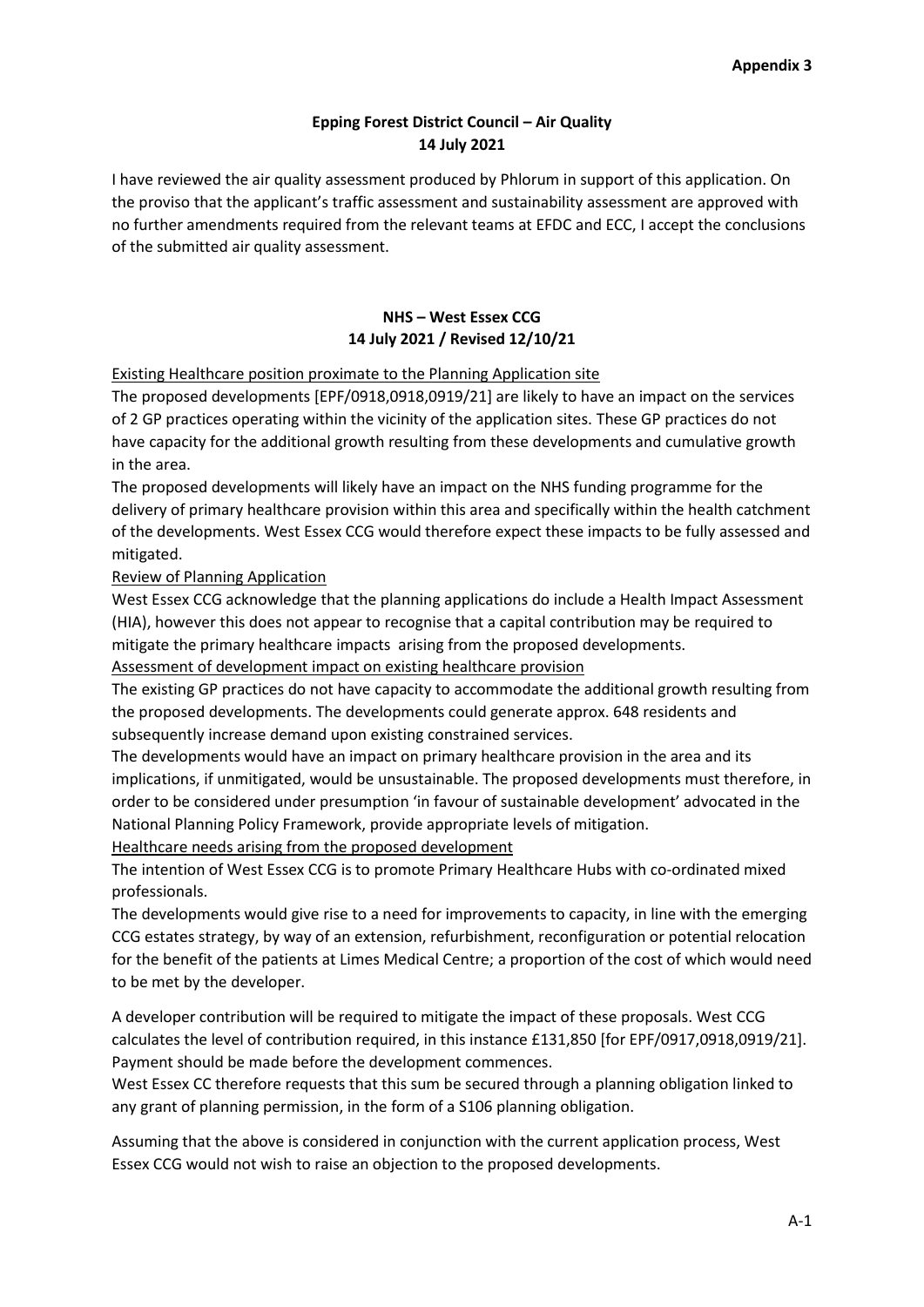## **Essex County Council – Highways 9 July 2021**

The Highway Authority has assessed the application and submitted information, visited the site, and has concluded that in highway terms it is not contrary to national and local highway and transportation policy and current safety criteria.

The Transport Assessment has analysed the impact of the traffic generation, to the satisfaction of the Highway Authority, and is not considered to have a significant or severe impact at this location, or on the wider highway network. Given the previous sports centre use, and the low parking provision, the proposal will generate fewer trips than the existing use.

The site is considered well located with regards to access to other modes of sustainable travel, and that coupled with the lower parking provision, will help reduce the reliance on the private motor vehicle.

Consequently, the Highway Authority has concluded that the proposal will not be detrimental to highway safety, capacity, or efficiency.

## **Essex County Council – Green Infrastructure 7 June 2021**

Do not object the granting of planning permission; however, do advise a number of recommendations are considered to improve the GI network and help achieve net environmental aims.

## **Essex County Council – Schools 7 June 2021 / Updated 4 October 2021**

if planning permission for this development is granted it should be subject to a section 106 agreement to mitigate its impact on EY&C, primary and secondary education, secondary transport and libraries.

# Early Years and Childcare

Essex County Council has a statutory duty under the Childcare Act 2006 to ensure that there is sufficient and accessible high-quality early years and childcare provision to meet local demand and parental choice. This includes provision of childcare places for children aged between 0-5 years as well as wrap around provision for school aged children (5-11 or up to 19 with additional needs).

The proposed development is located within Epping Hemnall ward (postcode CM16 4LU) and according to latest available childcare sufficiency data, there are only 2 early years and childcare providers (both childminders) within the ward and there were no unfilled places recorded.

The data shows that there is insufficient provision to meet the additional demand created by this development, therefore a developer contribution of £29,528.00 index linked to Q1- 2020, is sought to mitigate its impact on local primary school provision. This equates to £17,268 per place.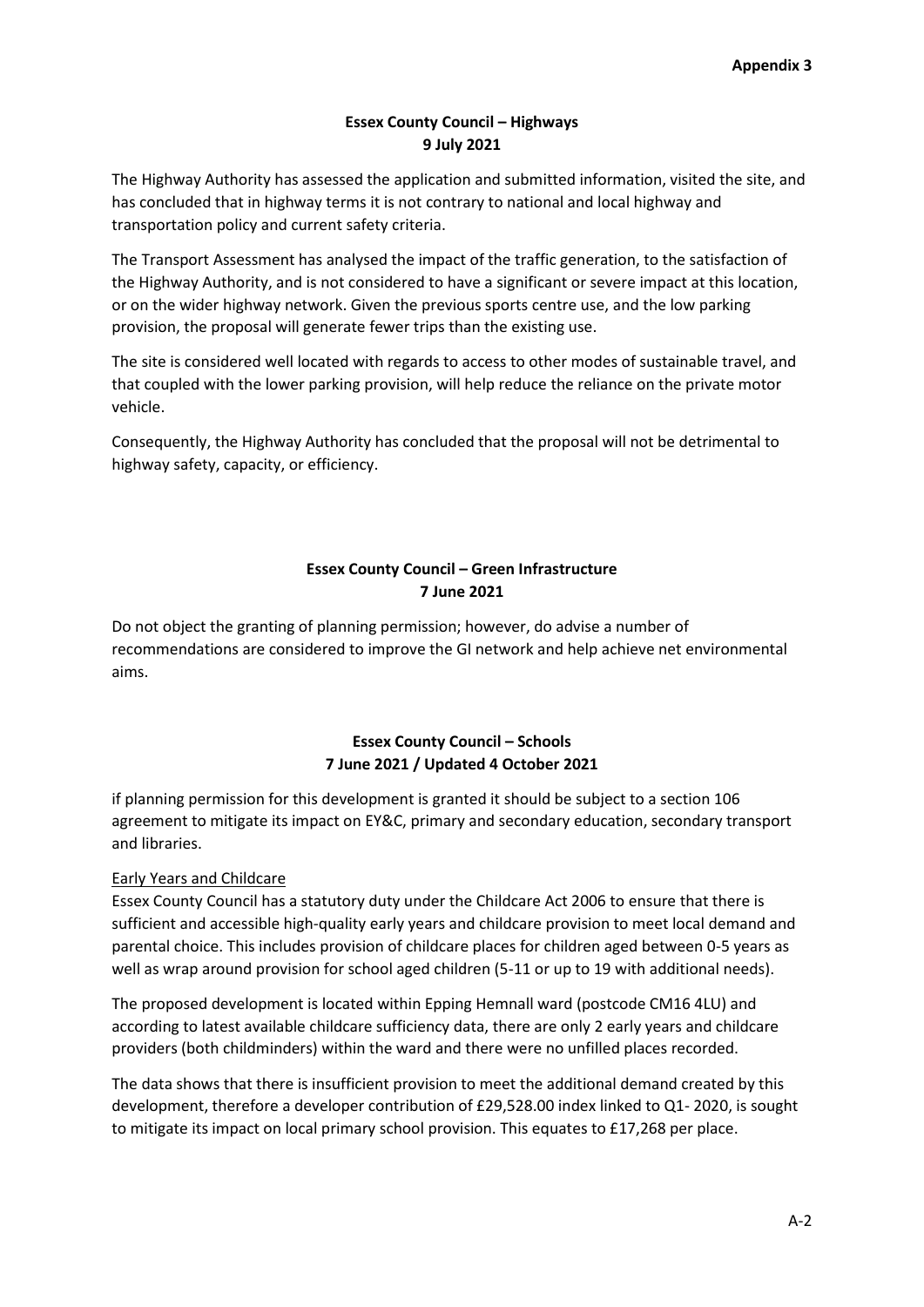### Primary Education

This development would sit within the priority admission area of Ivy Chimneys Primary School, which offers up to 45 places per year. As at the last census in January, the school was at or close to capacity in some year groups. Figures received from Essex County Council's Admissions team, on National Offers Day, show a small waiting list for entry into Reception this September. Looking at the wider area (Epping Group 2), figures set out in the Essex School Organisation Service's 10 Year Plan show rising demand with a potential need for 52 additional Reception places by the end of the Plan period. Epping Forest District Council's emerging Local Plan reflects this need (policy P1 para K iii) by allocating land for a new school.

The demand generated by this development would be in addition to this demand, therefore, a developer contribution of £98,428.00 index linked to Q1-2020, is sought to mitigate its impact on local primary school provision. This equates to £17,268 per place.

### Secondary Education

The secondary age range priority admissions area school for this development would be Epping St John's Church of England School. Cohort sizes in the area have increased, and continue to rise, and the school has been close to capacity for the last two intakes. Provisional figures for September 2021 suggest there may be just two unfilled places in Year 7 (the first year of secondary education). Forecasts for the wider area which includes Waltham Abbey (Group 2), set out in the 10 Year Plan, suggest a potential need for additional places during the 2024/25 academic year with a more sustained need towards the end of the Plan period. The emerging Local Plan (policy SP5 para F ix) again recognises this need, with a potential new school on the District's border with Harlow, to serve both the proposed Garden Communities and reduce wider development pressure that would otherwise fall on the schools in Group 2.

The demand generated by this development would be in addition to this demand, therefore, a developer contribution of £90,345.00 index linked to Q1-2020, is sought to mitigate its impact on local secondary school provision. This equates to £23,775 per place.

#### Libraries

ECC may seek contributions to support the expansion of the library service to meet customer needs generated by residential developments of 20+ homes. The provision of a Library Service is a statutory duty under the 1964 Public Libraries and Museums Act and it's increasingly become a shared gateway for other services such as for accessing digital information and communications.

The suggested population increase brought about by the proposed development is expected to create additional usage of Epping library. In accordance with the Essex County Council Developers' Guide to Infrastructure Contribution (Revised 2020), a contribution is therefore considered necessary to improve, enhance and extend the facilities and services provided.

It is calculated that a contribution of £3,112.00 is requested and should be included in any Section 106 Agreement should the Council be minded to grant permission. This equates to £77.80 per unit.

## **Epping Forest District Council – Affordable Housing 14 May 2021**

Level of Affordable Housing:

This development proposes 41 dwellings overall with 17 of the dwellings provided as affordable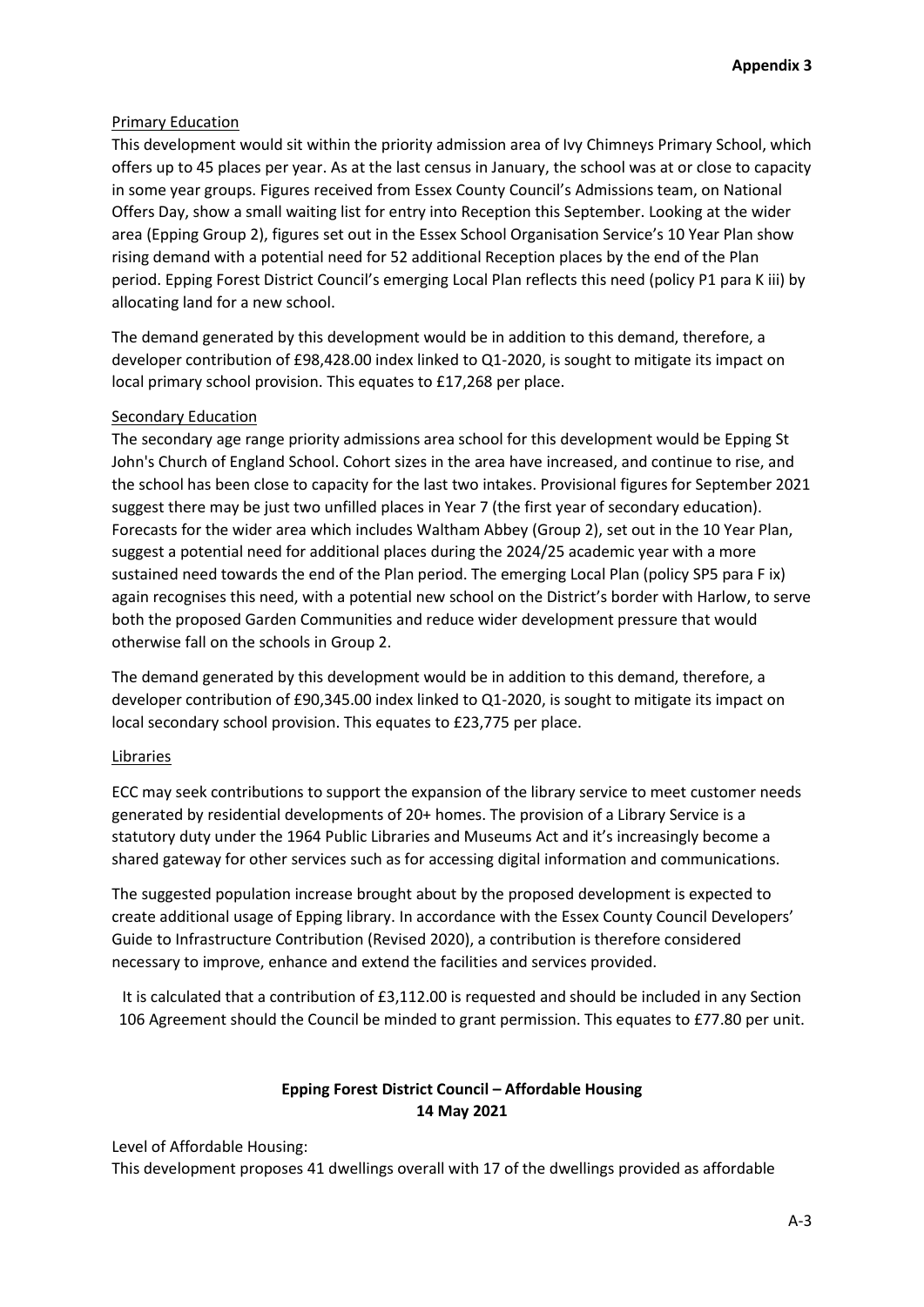housing. This represents 40% of the total quantum of dwellings proposed, in line with the requirements of the Local Plan (SV) which is welcomed.

## Tenure, Mix & Design:

The District Council requires all new housing developments to be 'tenure blind' and therefore to include a range of house types and sizes as affordable housing which is reflective of the mix of house types provided as market housing. The Council also requires the affordable housing mix to reflect the local affordable housing needs. From the details provided in the planning application this requirement seems to have been met in that the mix of the affordable housing offer appears to be reflective of the market housing.

Further, it should be noted that the following are not required for affordable housing, therefore, should not be included within the mix for the affordable housing:

- Studio flats
- 1 bed 1-person unit
- Properties larger than 3 bedrooms; although these may be provided where necessary in accordance with local affordable housing needs.
- Garages

The applicant should note that the Council's Shared Ownership Policy requires at least 75% of the affordable housing to be provided as affordable rented housing, and no more than 25% to be provided as shared ownership. This will need to be confirmed before we can support the application from an affordable housing point of view.

Further, the Council's Local Plan (Submission Version) 2017 sets out required design and quality requirements for new housing developments including space standards. Policy DM10-Housing Design and Quality requires all new housing development to meet or exceed the Nationally Described Space Standards. However, a number of units in this proposed development fall below these requirements and are therefore neither acceptable as affordable housing provision nor market housing.

All new housing is also required to meet the accessible and adaptable homes standards as defined by the current Building Regulations. Additionally, residential developments must be designed to ensure homes across different tenures are indistinguishable from one another in terms of quality of design, space standards and building materials.

## Delivery of Affordable Housing:

Epping Forest District Council (EFDC) are a part of a housing partnership with some preferred registered providers as detailed below. However, EFDC are equally open to discussions regarding affordable housing provisions within the District and therefore welcome development proposals directly.

- B3Living
- CHP
- Habinteg
- Hastoe Housing Association
- Legal and General Affordable Housing
- Moat Housing Group
- **Network Homes**

The applicant may want to contact one or more of the above to discuss the delivery of the affordable housing offer including the sale price. We encourage early engagement with these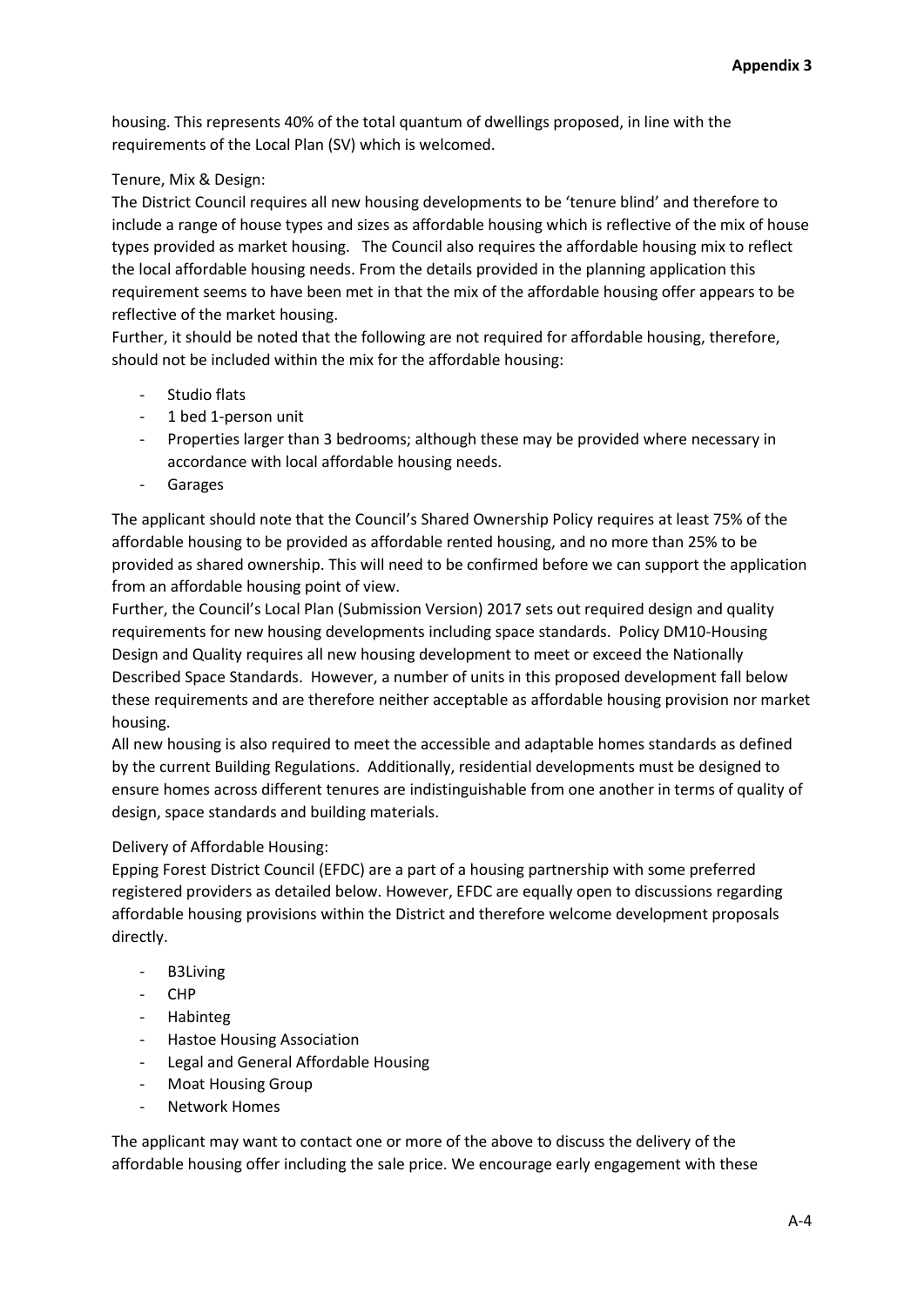partners and any offer and funding should be factored into the applicant's financial viability assessment. I have, therefore, attached their contact details, which can be provided to the applicant.

Although, this proposed development incorporates flats it is acknowledged that a portion of the service charge applicable to the scheme will be shared with the housing association partner who then passes that to their tenants and shared-owners. However, it is useful to ensure that the service charge payable is affordable and continues to be affordable for future tenants and shared owners.

However, the landowner should note that the purchase price, even if agreed through a competitive process amongst the Preferred Registered Provider Partners, would be much lower than the open market value, and reflects the net present value (NPV) of the affordable housing based on the difference between the income the registered provider receives from (subsidised) rents (and any grant) over a period of time and the costs of purchase, management, maintenance, loan interest payments and other costs over the same period of time. It should also be noted that the service charges would not be subsidised in any way.

#### Recommendations:

As currently presented, apart from any other planning reasons that may apply, I can support the application from an affordable housing point of view subject to the applicant amending the application to meet the detailed requirements for affordable housing delivery set out above. This includes ensuring that all of the affordable housing is provided to the minimum space standards required and the applicant confirming that at least 75% of the affordable housing will be provided as affordable rented housing with the remaining affordable housing provided as shared ownership units.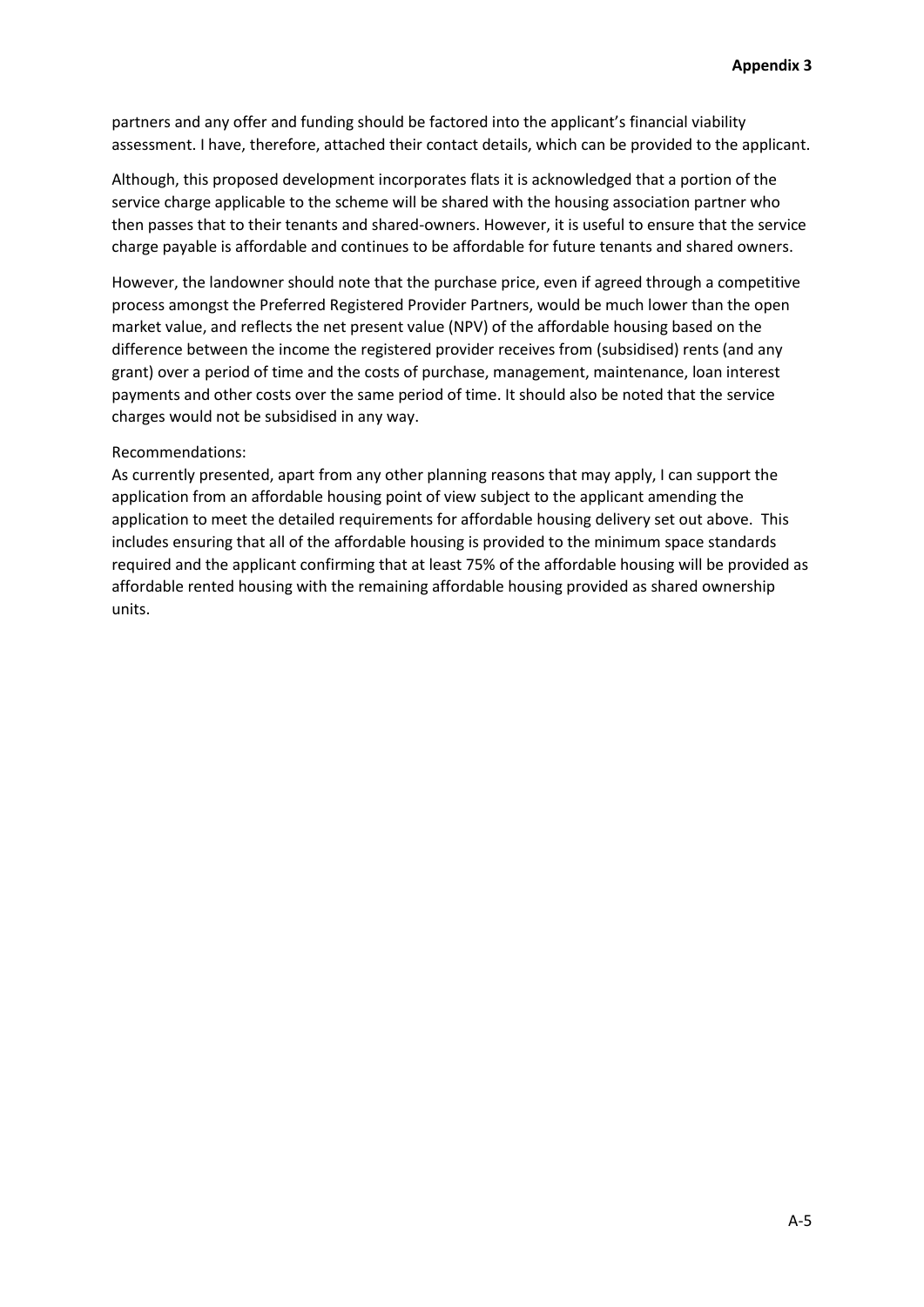## **Epping Town Council 27 August 2021**

Committee object to this application.

While the Committee acknowledges the amendments made to this proposed development on this part-brownfield site, there are still some issues with the proposal.

While there is a reduction to the height of Block A, the proposed building is still a high building in a low-rise residential area. Committee acknowledge the removal of the maisonette apartment block and replacement with houses and felt that this was an improvement.

The Committee are still concerned with how this development may affect the nearby residential roads and if there are any loss of amenities such as the height of the development affecting neighbouring properties, loss of car parking spaces and the loss of matures trees on the site.

## **Epping Town Council 14 May 2021**

Committee object to this application.

While the Committee acknowledge and welcomes the mixed accommodation development of this part-brownfield site, there are some issues with the proposal. The Committee acknowledge receipt of objections from residents and the Epping Society. The design of the layout needs to be looked at and how the three storey block may affect the nearby residential roads and any loss of amenity.

The development includes the loss of a number of mature trees to facilitate development and replacement trees being proposed are as small as 20cm – 25cm. The Committee also disagree with the proposed removal of the mature evergreen boundary which is used to screen Nicholl Road. The proposed green infrastructure is not sustainable and is a token gesture. The green infrastructure needs to take into account the procurement of greenery, its appropriateness for the site and the future aftercare needed. The Committee note EFDC's Tree Team objection which states that there is inadequate provision for landscape retention.

There is also the issue of insufficient car parking for the number of residential units and no visitor parking being proposed on the site. There are severe parking issues in Epping and the insufficient parking from this scheme will put additional pressures on the surrounding roads.

The Town Council's Planning Committee would like to work with Qualis/EFDC to see how this development could be improved and be more acceptable to the community.

Relevant policies: CP1 (ii), CP2 (iv), DBE1, DBE2, DBE4, DBE5, DBE6, DBE9, LL7 (ii) & (iii), LL10 (i) & (ii), ST6. (Local Plan 1998 & Alterations 2006) DM2, DM5, DM9A, DM10 (Emerging Local Plan). NPPF paras 8, 9, 124, 127, 180.

Epping Town Council confirm they will attend and speak at Plans East to object to this proposal.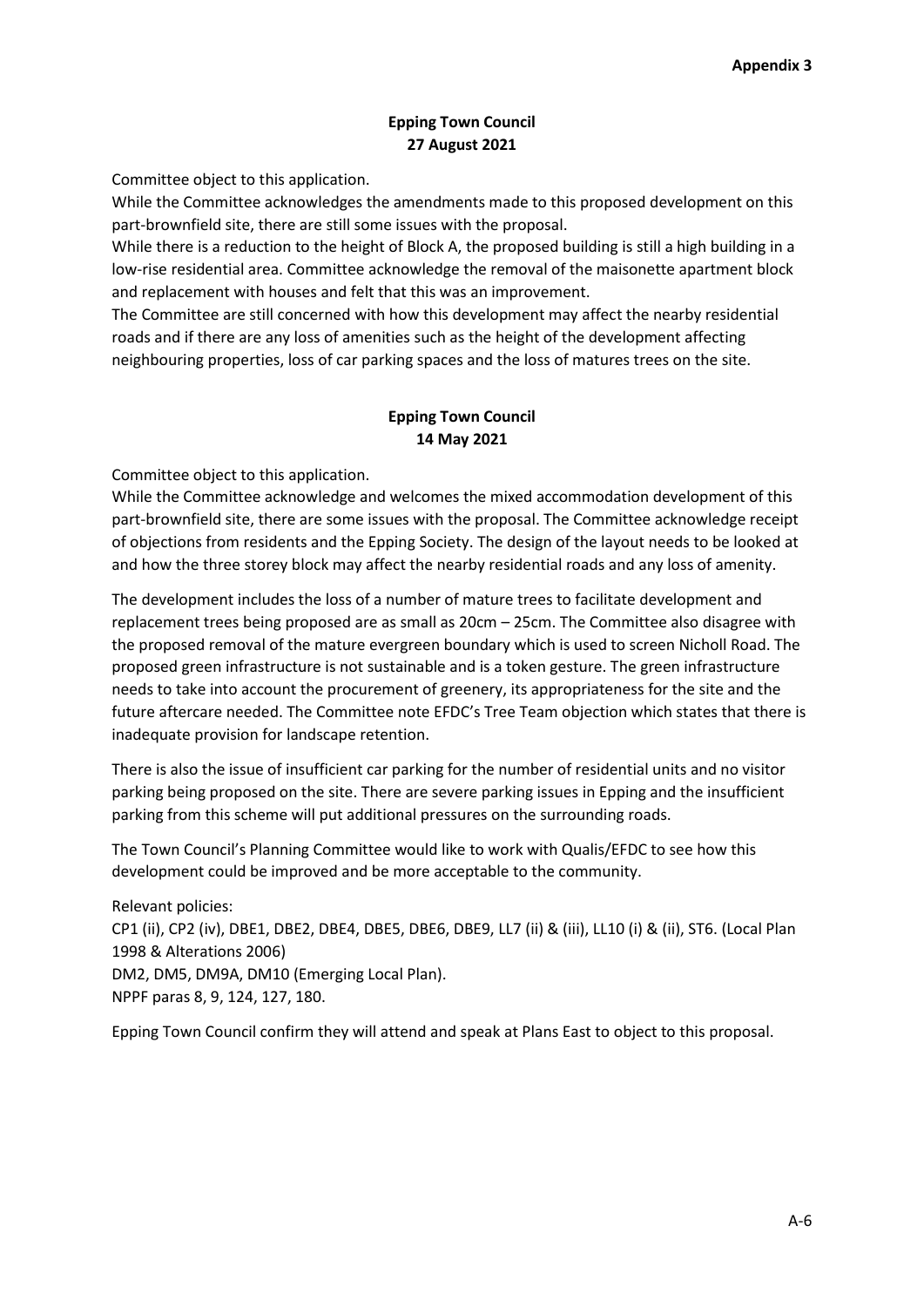### **Essex County Council – Ecology 12 May 2021**

No objection subject to securing

a) A proportionate financial contribution towards Epping Forest SAC Mitigation Strategy and

b) biodiversity mitigation and enhancement measures

#### Summary

The site is within the 6.2km Zone of influence (ZoI) for the emerging Epping Forest SAC Mitigation Strategy (within which residents of new housing are likely to regularly visit relevant designated sites for recreation) and the development is relevant to Natural England's advice to the LPA. We therefore advise that the LPA will need to prepare a HRA Appropriate Assessment record for this development and secure a proportionate financial contribution towards visitor management measures as mitigation for recreational disturbance. This contribution needs to be secured by a legal agreement. Subject to this mitigation, the LPA can conclude no adverse effect on the integrity of Epping Forest SAC.

We are satisfied that there is sufficient ecological information available for determination.

This provides certainty for the LPA of the likely impacts on protected and Priority species & habitats and, with appropriate mitigation measures secured, the development can be made acceptable. The mitigation measures identified in the Environmental Impact Assessment should be secured and implemented in full. This is necessary to conserve and enhance protected and Priority Species. This includes precautionary measures for Hedgehogs (including Hedgehog Holes) and Nesting birds.

The Environmental Impact Assessment - Residential Sites Chapter 6 - Ecology and Biodiversity (Stephenson-halliday, March 2021) recommends a Construction Environmental Management Plan (CEMP) Biodiversity should be produced with input from a professional ecologist. The CEMP Biodiversity should describe ecology mitigation works and should set out standard pollution prevention and dust control measures to be implemented during site clearance and construction works. This should also include appropriate management of trenches, waste and materials storage, and protection of boundary features (including suitable tree and hedgerow protection).

We support the proposed reasonable biodiversity enhancements, which have been recommended to secure measurable net gains for biodiversity, as outlined under Paragraph 170d of the National Planning Policy Framework 2019. This includes five bird nesting boxes, neutral grassland (referred to as 'woodland groundcover mix' in the landscape plan), and a biodiversity roof. The reasonable biodiversity enhancement measures should be outlined within a Biodiversity Enhancement Strategy and should be secured as a condition of any consent.

The Environmental Impact Assessment has also advised the management and monitoring of each habitat should be secured within a Landscape and Ecological Management Plan. This should out details of how retained and created habitats will be managed. Furthermore the Environmental Impact Assessment recommends an information board should be put up to inform residents of the importance of the retained wildlife areas, the species they may see and how they can help conserve these areas, including discouraging fly-tipping or the introduction of invasive species.

This will enable LPA to demonstrate its compliance with its statutory duties including its biodiversity duty under s40 NERC Act 2006.

Impacts will be minimised such that the proposal is acceptable subject to the conditions below based on BS42020:2013.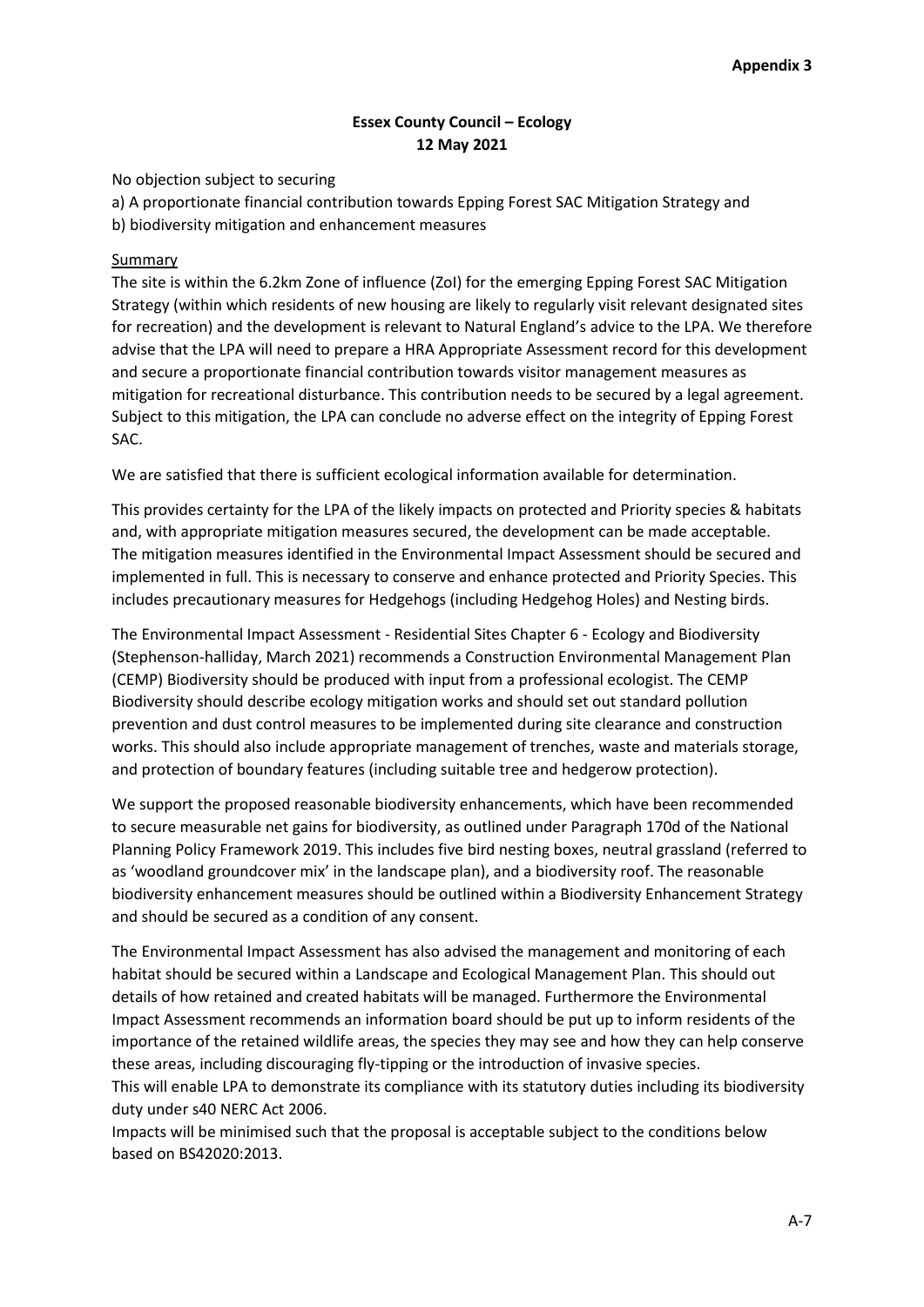## Recommended conditions

1. ACTION REQUIRED IN ACCORDANCE WITH ECOLOGICAL APPRAISAL RECOMMENDATIONS "All mitigation and enhancement measures and/or works shall be carried out in accordance with the details contained in the Epping Forest Environmental Impact Assessment - Residential Sites Chapter 6 - Ecology and Biodiversity (Stephenson-halliday, March 2021) as already submitted with the

planning application and agreed in principle with the local planning authority prior to determination."

Reason: To conserve and enhance Protected and Priority species and allow the LPA to discharge its duties under the Conservation of Habitats and Species Regulations 2017 (as amended), the Wildlife & Countryside Act 1981 as amended and s40 of the NERC Act 2006 (Priority habitats & species).

2. PRIOR TO COMMENCEMENT: CONSTRUCTION ENVIRONMENTAL MANAGEMENT PLAN (BIODIVERSITY)

A construction environmental management plan (CEMP: Biodiversity) shall be submitted to and approved in writing by the local planning authority following the recommendations made within the Epping Forest Environmental Impact Assessment - Residential Sites Chapter 6 - Ecology and Biodiversity (Stephenson-halliday, March 2021).

The CEMP (Biodiversity) shall include the following.

a) Risk assessment of potentially damaging construction activities.

b) Identification of "biodiversity protection zones".

c) Practical measures (both physical measures and sensitive working practices) to avoid or reduce impacts during construction (may be provided as a set of method statements).

d) The location and timing of sensitive works to avoid harm to biodiversity features.

e) The times during construction when specialist ecologists need to be present on site to oversee works.

f) Responsible persons and lines of communication.

g) The role and responsibilities on site of an ecological clerk of works (ECoW) or similarly competent person.

h) Use of protective fences, exclusion barriers and warning signs.

The approved CEMP shall be adhered to and implemented throughout the construction period strictly in accordance with the approved details, unless otherwise agreed in writing by the local planning authority

Reason: To conserve protected and Priority species and allow the LPA to discharge its duties under the Conservation of Habitats and Species Regulations 2017 (as amended), the Wildlife & Countryside Act 1981 as amended and s40 of the NERC Act 2006 (Priority habitats & species).

3. PRIOR TO SLAB LEVEL: BIODIVERSITY ENHANCEMENT STRATEGY

"A Biodiversity Enhancement Strategy for protected and Priority species shall be submitted to and approved in writing by the local planning authority, following the details contained within the Epping Forest Environmental Impact Assessment - Residential Sites Chapter 6 - Ecology and Biodiversity (Stephenson-halliday, March 2021).

The content of the Biodiversity Enhancement Strategy shall include the following:

a) Purpose and conservation objectives for the proposed enhancement measures;

b) detailed designs to achieve stated objectives;

c) locations of proposed enhancement measures by appropriate maps and plans;

d) persons responsible for implementing the enhancement measures;

e) details of initial aftercare and long-term maintenance (where relevant).

The works shall be implemented in accordance with the approved details and shall be retained in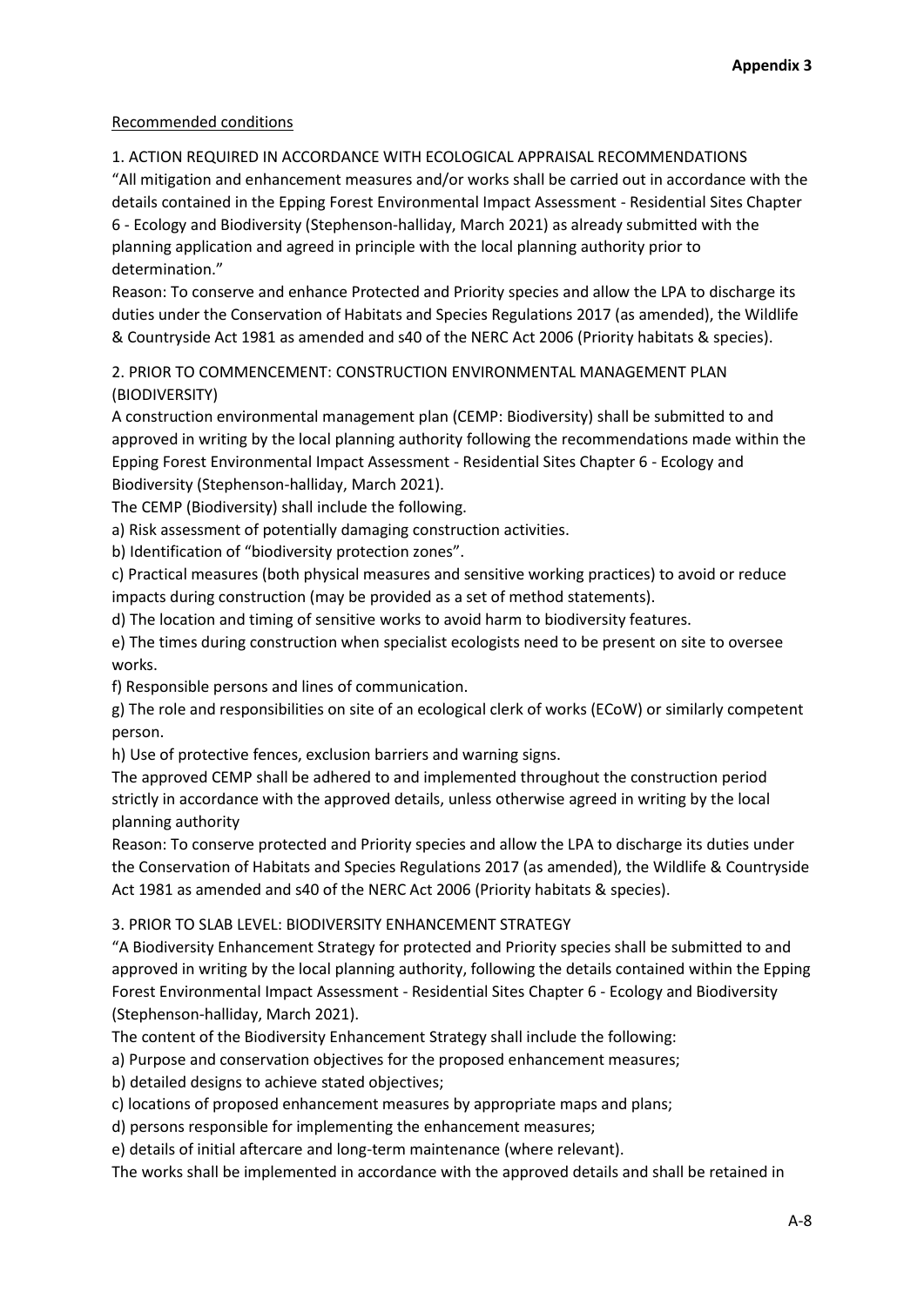that manner thereafter."

Reason: To enhance Protected and Priority Species/habitats and allow the LPA to discharge its duties under the NPPF 2019 and s40 of the NERC Act 2006 (Priority habitats & species).

4. PRIOR TO OCCUPATION: LANDSCAPE AND ECOLOGICAL MANAGEMENT PLAN

"A Landscape and Ecological Management Plan (LEMP) shall be submitted to, and be approved in writing by, the local planning authority prior occupation of the development.

The content of the LEMP shall include the following:

a) Description and evaluation of features to be managed.

b) Ecological trends and constraints on site that might influence management.

c) Aims and objectives of management.

d) Appropriate management options for achieving aims and objectives.

e) Prescriptions for management actions.

f) Preparation of a work schedule (including an annual work plan capable of being rolled forward over a five-year period).

g) Details of the body or organisation responsible for implementation of the plan.

h) Ongoing monitoring and remedial measures.

The LEMP shall also include details of the legal and funding mechanism(s) by which the long-term implementation of the plan will be secured by the developer with the management body(ies) responsible for its delivery. The plan shall also set out (where the results from monitoring show that conservation aims and objectives of the LEMP are not being met) how contingencies and/or remedial action will be identified, agreed and implemented so that the development still delivers the fully functioning biodiversity objectives of the originally approved scheme. The approved plan will be implemented in accordance with the approved details."

Reason: To allow the LPA to discharge its duties under the Conservation of Habitats and Species Regulations 2017 (as amended), the Wildlife & Countryside Act 1981 as amended and s40 of the NERC Act 2006 (Priority habitats & species)

# **Environment Agency 12 May 2021**

The Environment Agency is a statutory consultee on all development projects subject to Environmental Impact Assessment. There are however, no environmental constraints within our remit on this site and we therefore have no comments at this time.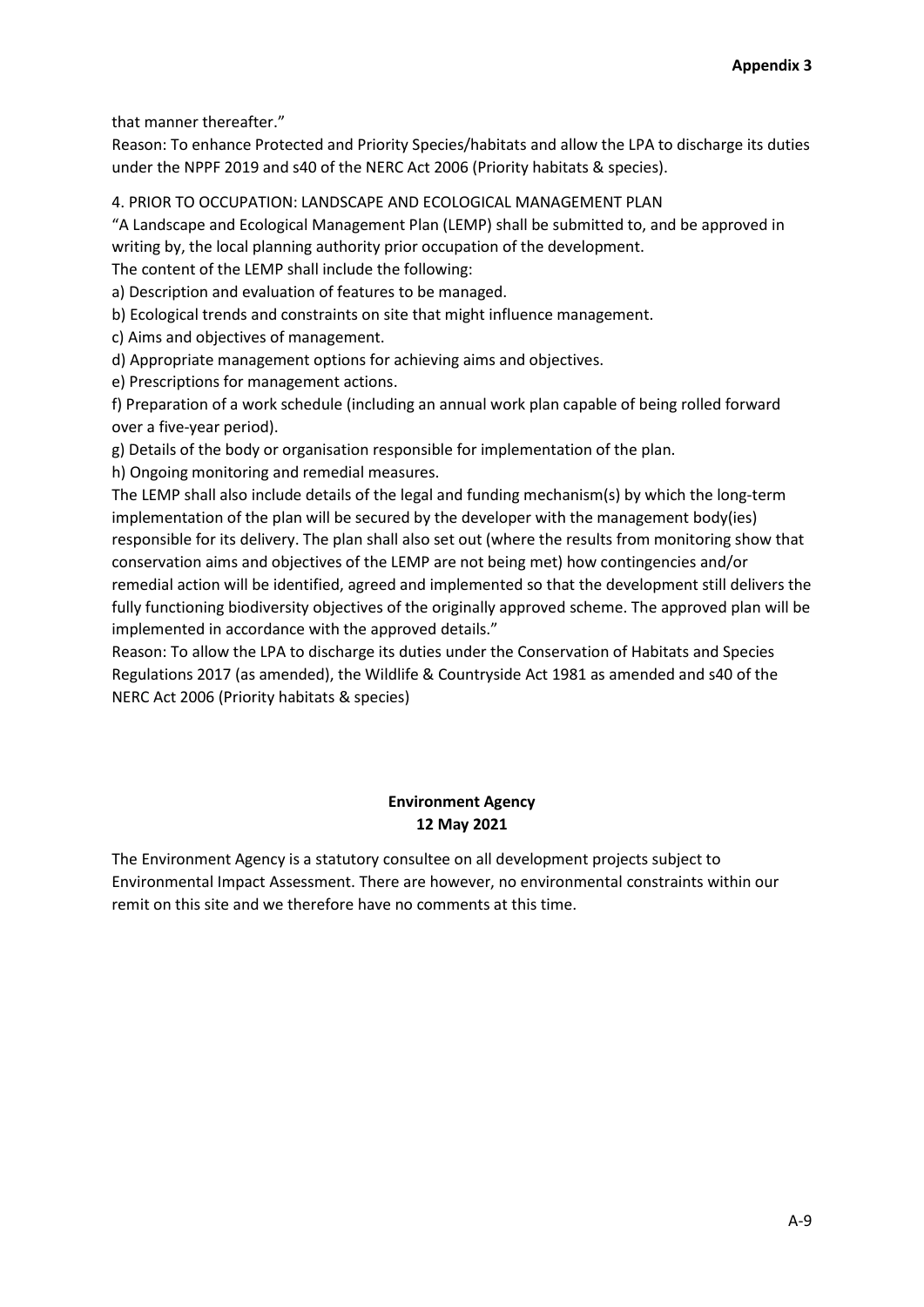## **Essex County Council – Development and Flood Risk 7 May 2021**

Having reviewed the Flood Risk Assessment and the associated documents which accompanied the planning application, we do not object to the granting of planning permission based on the following:

## **Condition 1**

No works except demolition shall takes place until a detailed surface water drainage scheme for the site, based on sustainable drainage principles and an assessment of the hydrological and hydro geological context of the development, has been submitted to and approved in writing by the local planning authority. The scheme should include but not be limited to:

- Limiting discharge rates to 1.5l/s for all storm events up to and including the 1 in 100 year plus 40% allowance for climate change storm event subject to agreement with the relevant third party. All relevant permissions to discharge from the site into any outfall should be demonstrated.
- Final modelling and calculations for all areas of the drainage system.
- Detailed engineering drawings of each component of the drainage scheme.
- A final drainage plan which details exceedance and conveyance routes, FFL and ground levels, and location and sizing of any drainage features.
- A written report summarising the final strategy and highlighting any minor changes to the approved strategy.

### **Reason**

- To prevent flooding by ensuring the satisfactory storage of/disposal of surface water from the site.
- To ensure the effective operation of SuDS features over the lifetime of the development.
- To provide mitigation of any environmental harm which may be caused to the local water environment
- Failure to provide the above required information before commencement of works may result in a system being installed that is not sufficient to deal with surface water occurring during rainfall events and may lead to increased flood risk and pollution hazard from the site.

## **Condition 2**

The applicant or any successor in title must maintain yearly logs of maintenance which should be carried out in accordance with any approved Maintenance Plan. These must be available for inspection upon a request by the Local Planning Authority.

## **Reason**

To ensure the SuDS are maintained for the lifetime of the development as outlined in any approved Maintenance Plan so that they continue to function as intended to ensure mitigation against flood risk.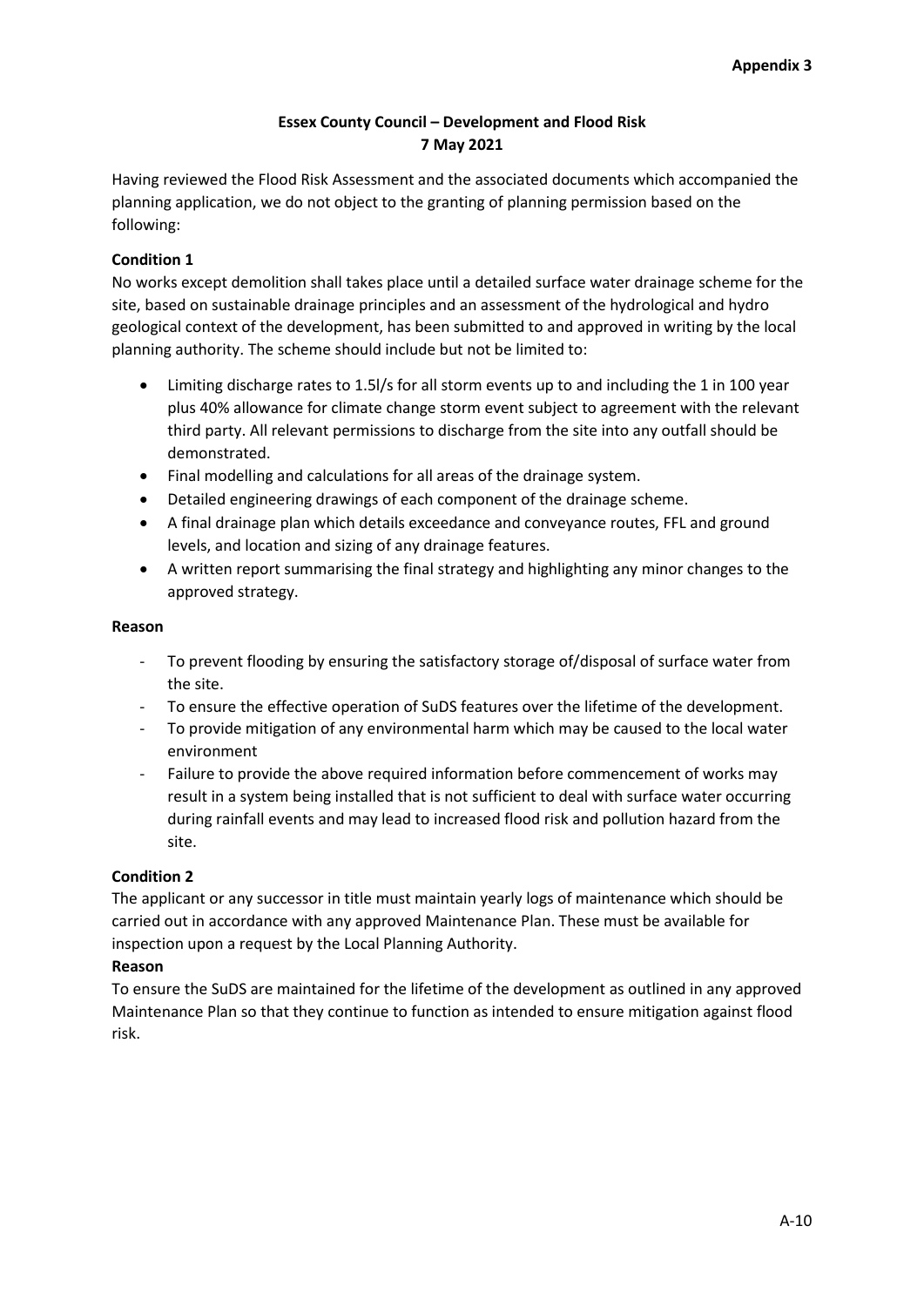## **Epping Forest District Council – Contaminated Land 4 May 2021**

The results of the intrusive site investigation showed no contamination on site. However, I have a few observations to make.

Imported soils are likely to be required to provide a suitable growing condition for landscaping and garden areas. Any imported material must be tested to ensure that it is suitable for the proposed use.

In the event of reusing any of the site won materials, the applicant is required to provide the Council with appropriate chemical testing.

Additional sampling should be undertaken underneath the footprints of the buildings after the demolition works.

Remediation Method Statement and Verification Reports will be required.

Due to the sensitive nature of the proposed residential use, condition NSCN57 should be attached to any approval granted.

## E**pping Forest District Council – Trees and Landscape 29 April 2021**

We object to this application on the grounds that it is contrary to:

Policy LL10 – Adequacy for the provision of landscape retention

Policy DM5 Submission version of EFDC Local Plan (Dec 2017) – 'Development proposals must demonstrate they have been designed to –A i) retain and where possible enhance existing green infrastructure……. Bi) should be accompanied by sufficient evidence to demonstrate that the retention and protection of trees (including veteran trees)… ….'

## **Justification**

These comments only relate to the existing trees / hedges on / adjacent to the site and their retention / protection during any development proposals. It is not a full assessment of the layout of the proposed site – for those comments please refer to our Design / Landscape colleagues in the Local Plan Implementation Team.

There are 3 trees on / close to the northern site boundary that are protected by Tree Preservation orders. Taking the numbers from the submitted arb report these are the London Plane (T12) within the garden of 23a Hemnall Street ; the yew (T16) and Holm oak (T17) in the garden of 20 Nicholl Road. It has been demonstrated within the Arb report that these can be protected during development of the site.

Likewise the lime trees ('B' category trees) along Hemnall Street are also shown to be retained – T4, T9 T11.

However, the following are shown to be removed to facilitate development – London Plane (T1) ; Black Pine (T7) ; and the mixed evergreen boundary along Nicholl Road (G21).

The London Plane has been categorised (using BS5837:2012 'Trees in relation to design, demolition and construction – Recommendations') as a B1/B2 ie Trees of moderate quality in terms of arboricultural value and making a positive landscape impact. It is currently growing in a compact, slightly raised planter, and the surrounding tarmac has been disturbed – probably due to the trees root growth. But, it is in good health, it is a mature tree, that has a very high public amenity value. There is no arboricultural justification for its removal. We therefore object to this trees removal.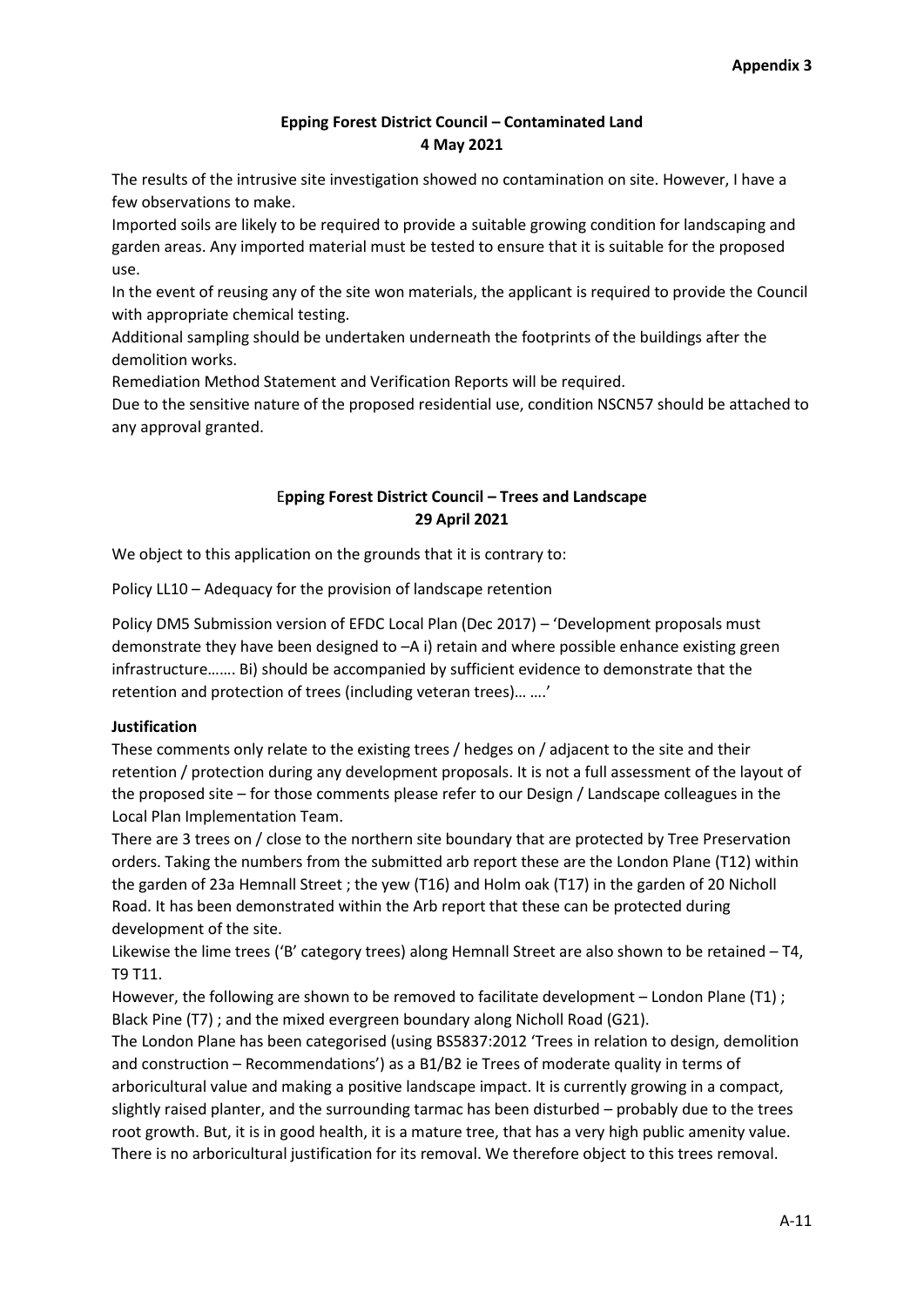Similarly for the Black Pine, whilst this has been categorised as a C1/ C2 ie a tree of low quality that offers low landscape value ; we disagree with this, and would consider it to be a B category tree. Again, we do not consider that there is a sound arboricultural reason to remove this tree. For both of these trees the redevelopment of this site should be used as an opportunity to greatly enhance their immediate environment, and in doing so, could provided two significantly 'structural' elements of Green Infrastructure to the site.

Similarly the proposal would necessitate the entire removal of the mature, largely evergreen boundary along Nicholl Road (G21).

Whilst the proposal does provide some elements of replacement landscaping – we consider this is insufficient to result in a gain in green infrastructure. We therefore object to the proposal.

# **Cadent 26 April 2021**

Searches based on your enquiry have identified that there is apparatus in the vicinity of your enquiry which may be affected by the activities specified.

The apparatus that has been identified as being in the vicinity of your proposed works is:

 Low or Medium pressure (below 2 bar) gas pipes and associated equipment. (As a result it is highly likely that there are gas services and associated apparatus in the vicinity).

# **Essex County Council – Archaeology 26 April 2021**

Recommendation:

1. No development or preliminary groundworks of any kind shall take place until a programme of archaeological investigation has been secured in accordance with a written scheme of investigation which has been submitted by the applicant and approved in writing by the local planning authority.

2. No development or preliminary groundworks of any kind shall take place until the completion of the programme of archaeological investigation identified in the WSI defined in 1 above.

3. The applicant will submit to the local planning authority a post excavation assessment (to be submitted within six months of the completion of the fieldwork, unless otherwise agreed in advance with the Planning Authority). This will result in the completion of post excavation analysis, preparation of a full site archive and report ready for deposition at the local museum, and submission of a publication report.

## Building Recording:

1. No demolition, conversion or alterations shall commence until a programme of historic building recording has been secured in accordance with a written scheme of investigation (WSI) to be submitted by the applicant and approved in writing by the local planning authority.

2. No demolition, conversion or alterations shall take place until the satisfactory completion of the recording in accordance with the WSI submitted.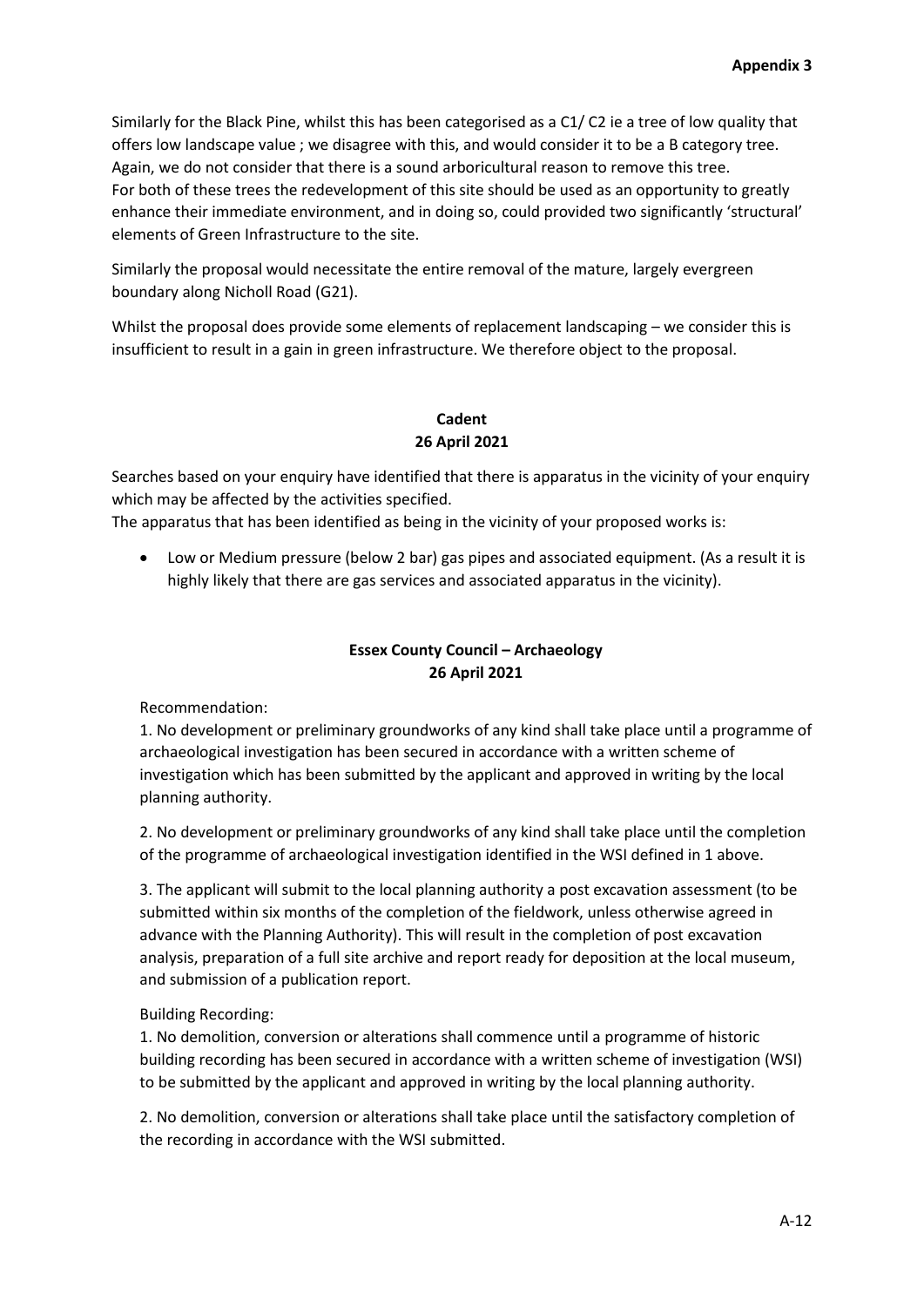3. The applicant will submit to the local planning authority a report detailing the results of the recording programme and confirm the deposition of the archive to an appropriate depository as identified and agreed in the WSI.

Further recommendations: *A professional team of archaeologists should undertake the archaeological work. The archaeological work will consist of a historic building record of the historic buildings to be demolished, identified by the heritage statement, and a single trial trench to the north outside the area of demolition to identify the extent and depth of archaeological deposits followed by open area excavation if archaeological deposits are identified.*

### **Epping Forest District Council – Environmental Enforcement 26 April 2021**

Further to the above application, I have no objection to the proposed application, providing the following conditions are included.

#### 1 Development Stage

If you are minded to permit the application the demolition/construction phase is likely to be of significant duration and close enough to neighbouring residential premises to warrant a number of conditions to control any disturbance. I note that there appears to be some basement parking, which may also require piling to occur, which can be significantly disturbing. As such, I would welcome the following conditions:

#### 1.1 Construction methodology

It is likely that the construction of the development will involve piling and other intrusive methods, which will need to be controlled to some degree. As such, I would suggest the following condition:

Before any phase of the hear by permitted development commences, the construction methodology shall be agreed in writing with the Local Planning Authority to ensure that the impact on nearby noise sensitive premises is minimised from activities such as (but not exclusively) excavation, piling, vehicle and plant movements, etc. Only construction methods in accordance with the written approval shall be undertaken.

**Reason**- In the interests of the amenities of noise sensitive properties

#### 1.2 Construction work – Permitted hours

All construction/demolition works and ancillary operations (which includes deliveries and other commercial vehicles to and from the site) which are audible at the boundary of noise sensitive premises, shall only take place on site between the hours of 0730 to 1830 Monday to Friday & 0800 to 1300 hours on Saturday, and at no time during Sundays and Bank Holidays unless otherwise agreed in writing by the Local Planning Authority.

**Reason**- In the interests of the amenities of noise sensitive properties

#### 1.3 Bonfires

No bonfires shall be permitted on site throughout the demolition and construction phase of the development.

**Reason** – In order to protect residential amenity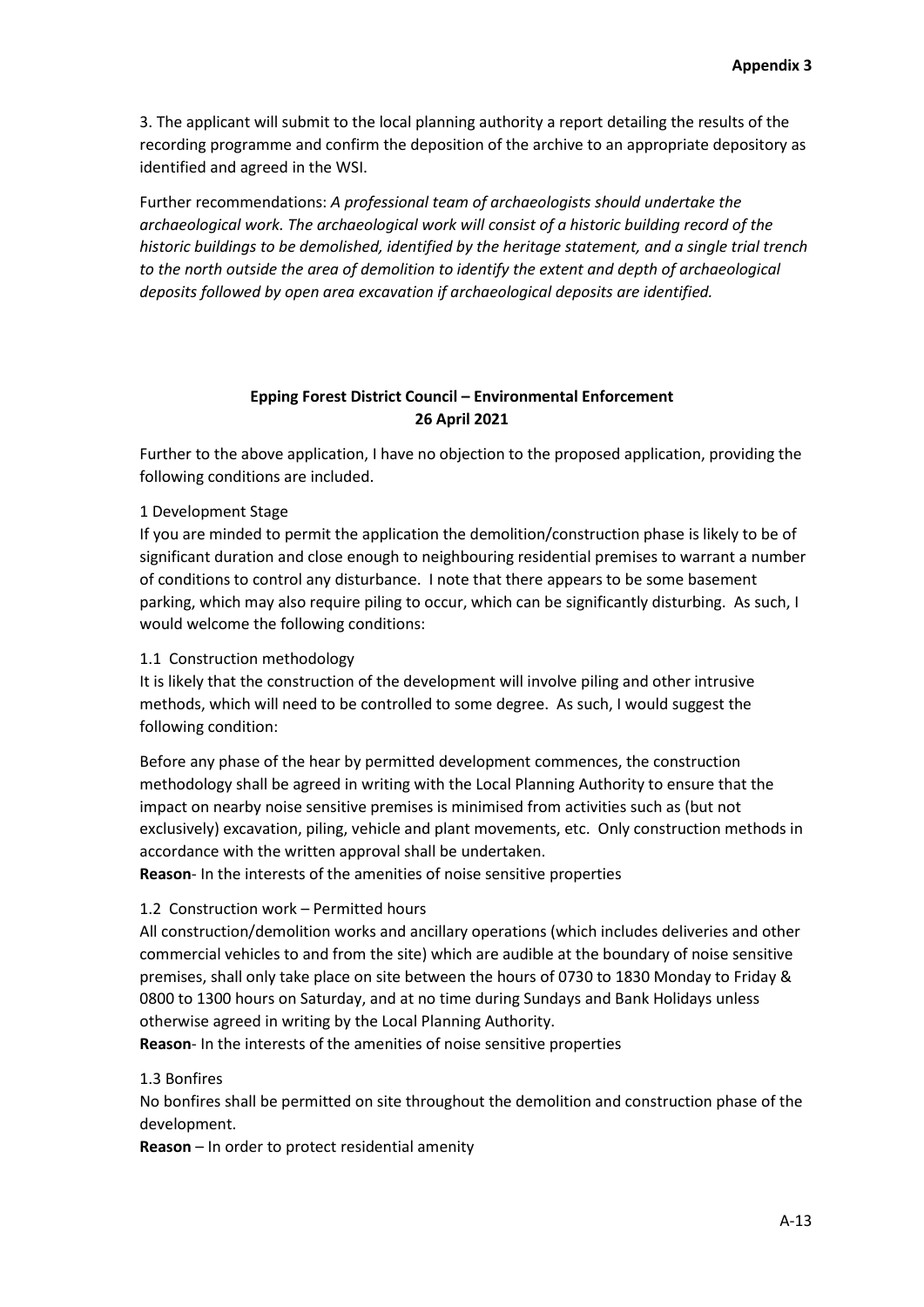#### 1.4 Dust control

All reasonable steps to minimise dust emissions from the site shall be employed throughout the demolition and construction phase of the development. The dust suppression methodology shall be agreed in writing with the Local Planning Authority before construction commences. **Reason** – To protect the amenity of the area from excessive dust emissions

#### 1.5 Wheel washers

Wheel washing or other cleaning facilities for vehicles leaving the site during demolition and construction works shall be installed in accordance with details which shall be submitted and agreed in writing by the Local Planning Authority. The facilities shall be installed prior to commencement of any works on the site and shall be used to clean vehicles leaving the site. **Reason** – To avoid the deposit of material on the public highway in the interest of highway safety and control of dust.

### 2. Habitation Stage

I note that the noise survey indicates that some mitigation will be required for some of the residential properties to protect the new occupiers from noise to ensure that they benefit from reasonable sleeping/resting conditions. As such, I would recommend the following conditions:

The acoustic performance of the design and construction of the development should be agreed in writing with the Local Authority before construction commences. The design and construction should provide the performance to provide reasonable resting/sleeping conditions with reference to British Standard BS8233: 2014 – Guidance on Sound Insulation and Noise Reduction for buildings – Code of practice (or such other standard which may supersede it from time to time). This may necessitate the developer to employ a suitably qualified acoustics consultant to carry out any necessary survey and provide recommendations.

**Reason**: To protect the occupiers of the properties constructed from excessive noise levels from the local environment.

All rooms within the development hereby approved shall be provided with sufficient double glazing and acoustically treated trickle ventilators, or other means of ventilation that will provide adequate ventilation with the windows closed, to ensure that the occupiers are provided with reasonable resting/sleeping conditions with reference to British Standard BS8233:2014 – Guidance on Sound Insulation and Noise Reduction for buildings – Code of practice (or such other standard which may supersede it from time to time)

**Reason**: To protect occupiers of the premises from excessive noise from the nearby road and other uses.

Details of the double glazing and acoustically treated trickle ventilators, or other means of ventilation, referred to the above condition shall be submitted to and agreed in writing by the Local Planning Authority and installed before any of the proposed residential development is occupied.

**Reason**: To protect occupiers of the premises from excessive noise.

It may be that mechanical plant would be required to fulfil the above condition and/or the developer may wish to install it anyway. You therefore may wish to consider the following condition:

The cumulative rating level of any mechanical plant installed on the site (as defined by BS4142:2014) shall not exceed the prevailing background noise level. If the background noise level is exceeded, the use of the mechanical plant shall cease until it is brought below this level.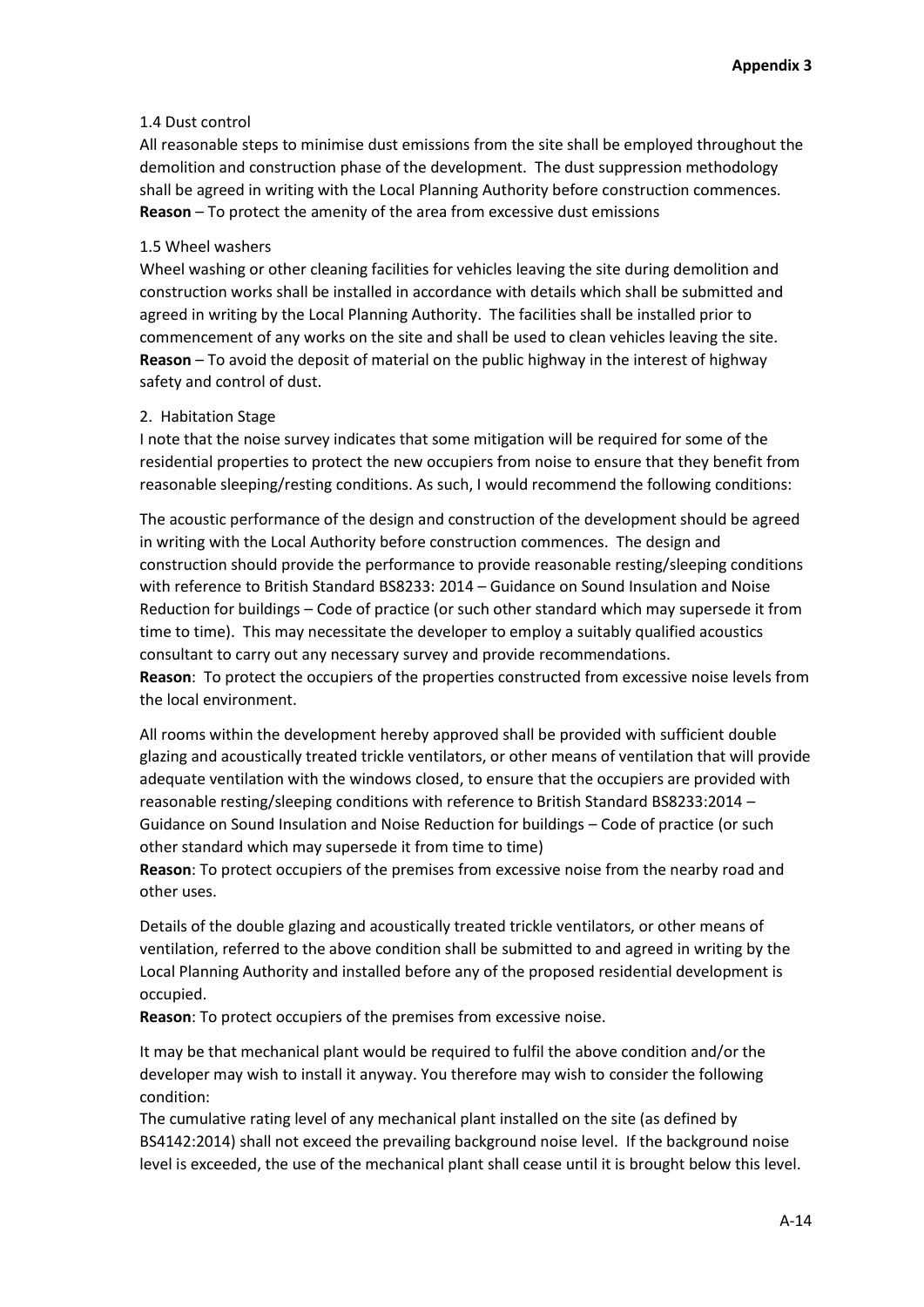The measurement position and assessment shall be made according to BS4142:2014. **Reason**: To protect occupiers of the premises, and other neighbouring noise sensitive premises, from excessive noise from mechanical plant.

#### 3. Lighting.

I note that the applicatoin has an overarching lighting report, which may have an impact on neighbouring residential properties once the development is occupied. I would therefore recommend the following condition is applied:

Details of any external lighting of the site shall be submitted to, and approved in writing by, the Local Planning Authority prior to the commencement of the development. This information shall include a layout plan with beam orientation and a schedule of equipment in the design (luminaire type, mounting height, aiming angles and luminaire profiles), and the impact on neighbouring residential properties. The lighting shall be installed, maintained and operated in accordance with the approved details unless the Local Planning Authority gives its written consent to the variation.

**Reason**: To protect the appearance of the area, the environment and local residents from light pollution.

# **Thames Water 22 April 2021**

Waste Comments

Thames Water would advise that with regard to FOUL WATER sewerage network infrastructure capacity, we would not have any objection to the above planning application, based on the information provided.

Thames Water would advise that with regard to SURFACE WATER network infrastructure capacity, we would not have any objection to the above planning application, based on the information provided.

Water Comments

With regard to water supply, this comes within the area covered by the Affinity Water Company.

## **Sport England 20 May 2021**

Sport England raises no objection to this application as a non-statutory consultee subject to a section 106 agreement or planning condition addressing the phasing and delivery of the replacement leisure centre;

Phasing and Delivery: A section 106 agreement (or a Grampian type planning condition) should require the Epping Sports Centre not to close or any development to commence until the replacement leisure centre on the Bakers Lane car park site is completed and operational in accordance with planning permission EPF/2924/20 (assuming this application is granted planning permission). This is justified to ensure that the replacement leisure centre is completed and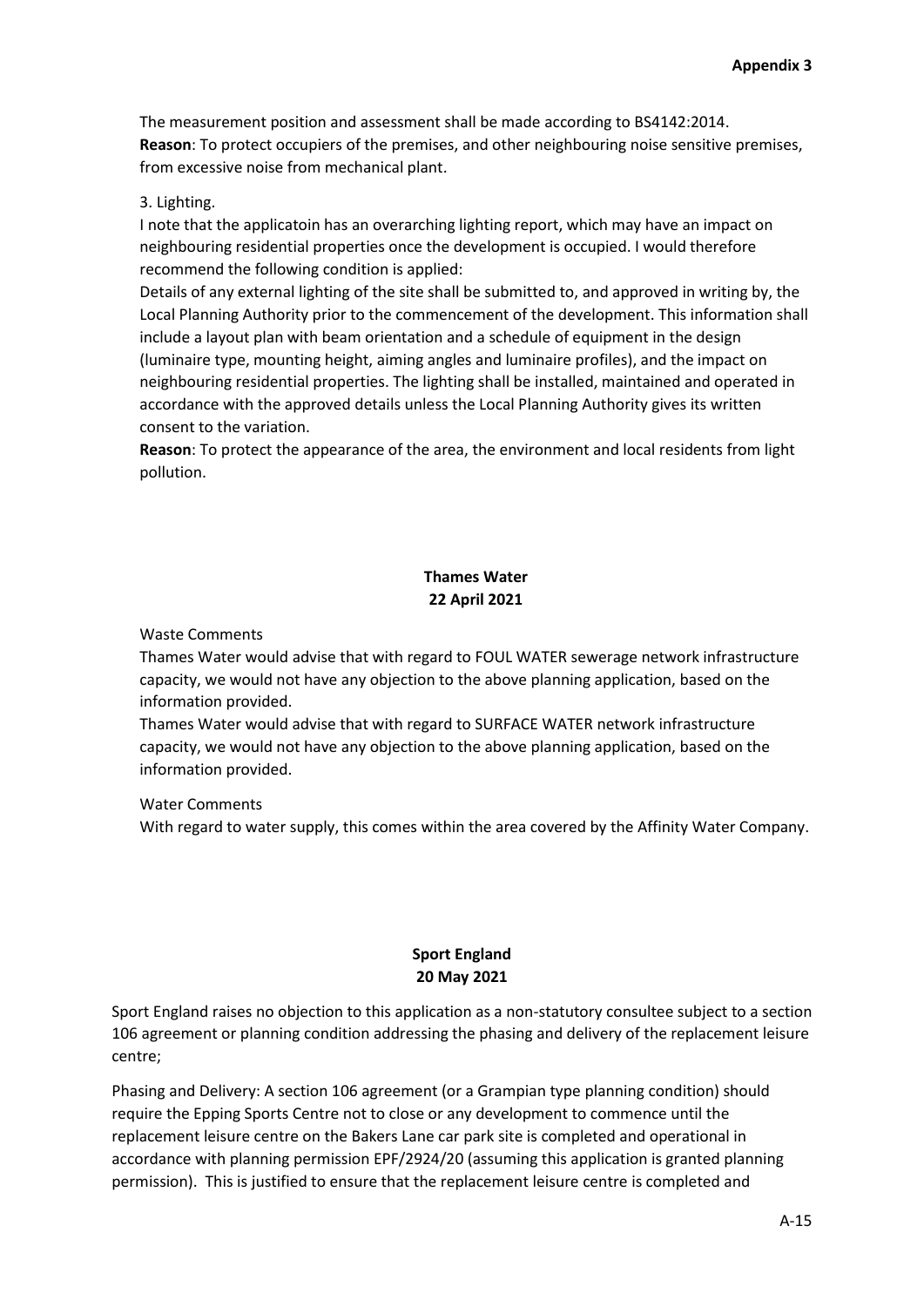operational before the sports centre closes and any development starts on the Epping Sports Centre site in order to ensure continuity of community sports facility provision. The wording used in model condition 4 from our model conditions schedule https://www.sportengland.org/how-we-canhelp/facilities-and-planning/planning-for-sport?section=playing\_fields\_policy may be of assistance in this regard. Due to the acceptability of the Epping Sports Centre application being dependent on the replacement leisure centre being delivered, it is requested that the determination of the two applications is co-ordinated to ensure that the Bakers Lane car park application is determined in advance of, or at the same time as, the Epping Sports Centre application in order to provide certainty that the replacement leisure centre could be delivered in planning terms. It should be noted that in the event that the related Bakers Lane car park application was refused, withdrawn or not determined by the time the current application is determined Sport England may need to review its position on this application as there would be uncertainty over whether an acceptable replacement leisure centre scheme could be delivered in practice.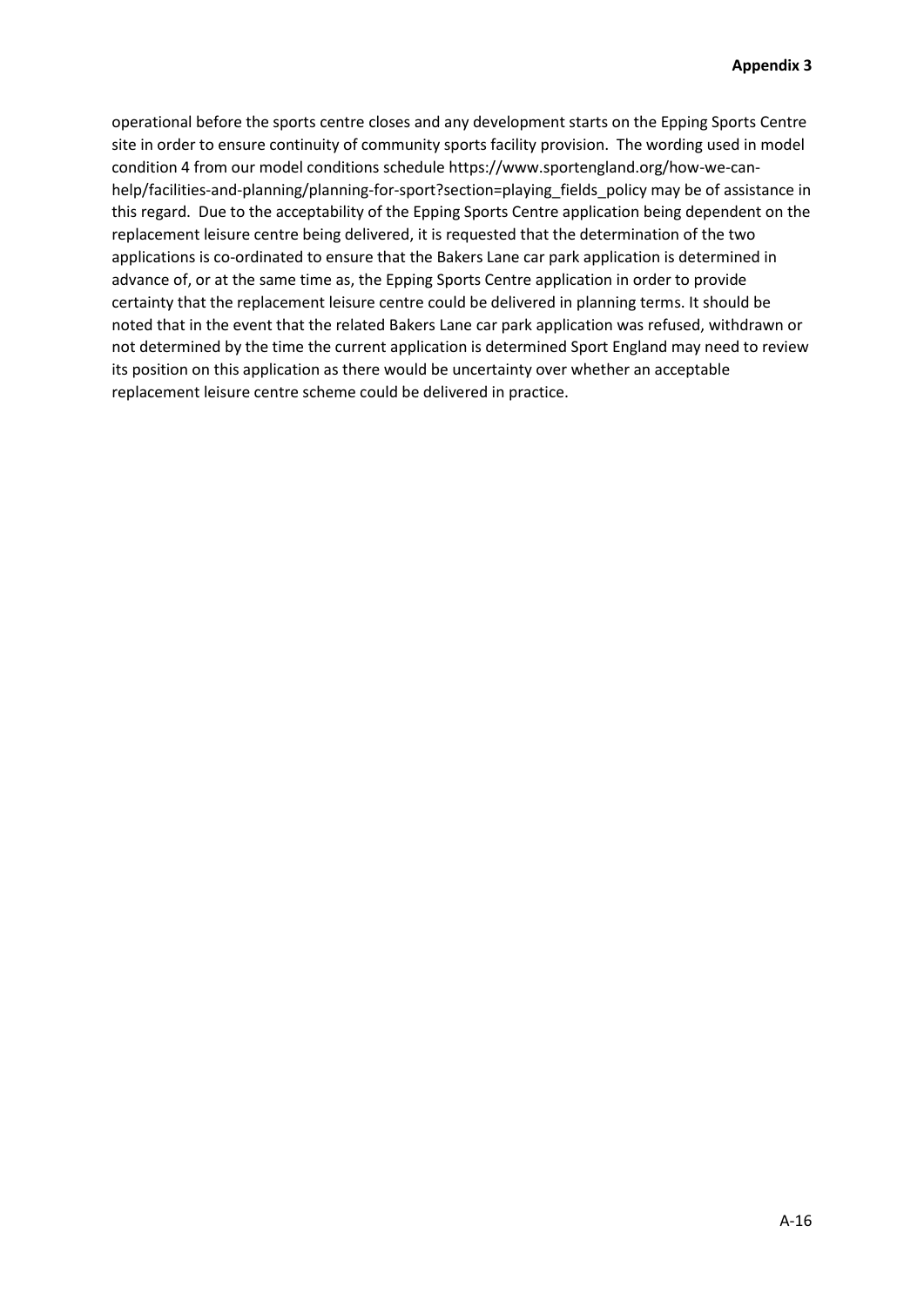## **Epping Society 26 August 2021**

The application has been considered by the committee of this Society and wish to object to this proposal, for the following reasons.

### Parking and vehicle access

The suggestion of 40 units and only 20 spaces is woeful and totally unworkable in Epping. Car parking requirements should be a minimum of 1 space per new unit, the suggestion of car parking numbers less than the number of units proposed may be acceptable in shop conversion in the town, but it is totally unrealistic for a major development in Epping.

Access to Block A, will be by walking from the on-site car park. Alternatively, by bicycle or on foot via Nicholl Road or Hemnall Street. Each property in Block B, will only have 1 parking space directly outside their front doors.

National Planning Policy Framework for development proposals states in Section 110 d) "Allow for the efficient delivery of goods, and access by service and emergency vehicles." Approval of this application will increase on-street parking from new residents. It will generate dangerous congestion from service vehicles. It could also potentially endanger occupants of the proposed development if it does not meet these criteria.

All delivery vehicles will find access and safe parking a major problem. The whole of the site's south eastern boundary, in Nicholl Road, is fronted by parking bays. The car park entrance and woodland walk take up the remaining frontage. Therefore, vehicles will not be able to park to access the 4 storey flats in block A. The site's north western boundary, in Hemnall Street, is currently subject to parking restrictions. We understand that these restrictions will continue.

We expect significant numbers of delivery vehicles to visit the development. The on-site parking area must be kept clear for these drivers. It is not stated in any document what is the expectation for the "visitor" parking. No information is given on how these valuable spaces will be 'policed'.

The parking layout for the extended terrace in Nicholl Road is cramped and poorly designed. The proposed spaces share a boundary. Therefore, it will very difficult to open car doors sufficiently. This will be exacerbated by the sub-standard size of the parking spaces proposed. These parking spaces will be permanently occupied as there will only one space per house. Consequently, the whole area in front of the townhouses will be dominated by cars.

There should be undercroft parking as proposed on the St Johns Site. A minimum of one space per household must be allowed. The shortfall of 20 spaces will only be possible if ownership or residence of the flats is conditioned that no car is used or owned. Residents must not have access to the exiting Epping resident's parking permit scheme.

Traffic and Transport Impact report – Section 7.6 Data Sources. The Survey advises that peak traffic times used for Station Road to High Street are 8.45 – 9.45 and 16.30 – 17.30. Peak times are earlier and later than those stated. The station car park is full by 8.00 for commuter journeys and peak return time is from around 18.00 for commuters from London.

All parking arrangements should be conditional and include Electric Vehicle Charging points.

#### Design concerns

We totally disagree that the buildings are of high quality or respond to and reflect the site. The proposed buildings follow from one or two vernacular fashionable examples, for example the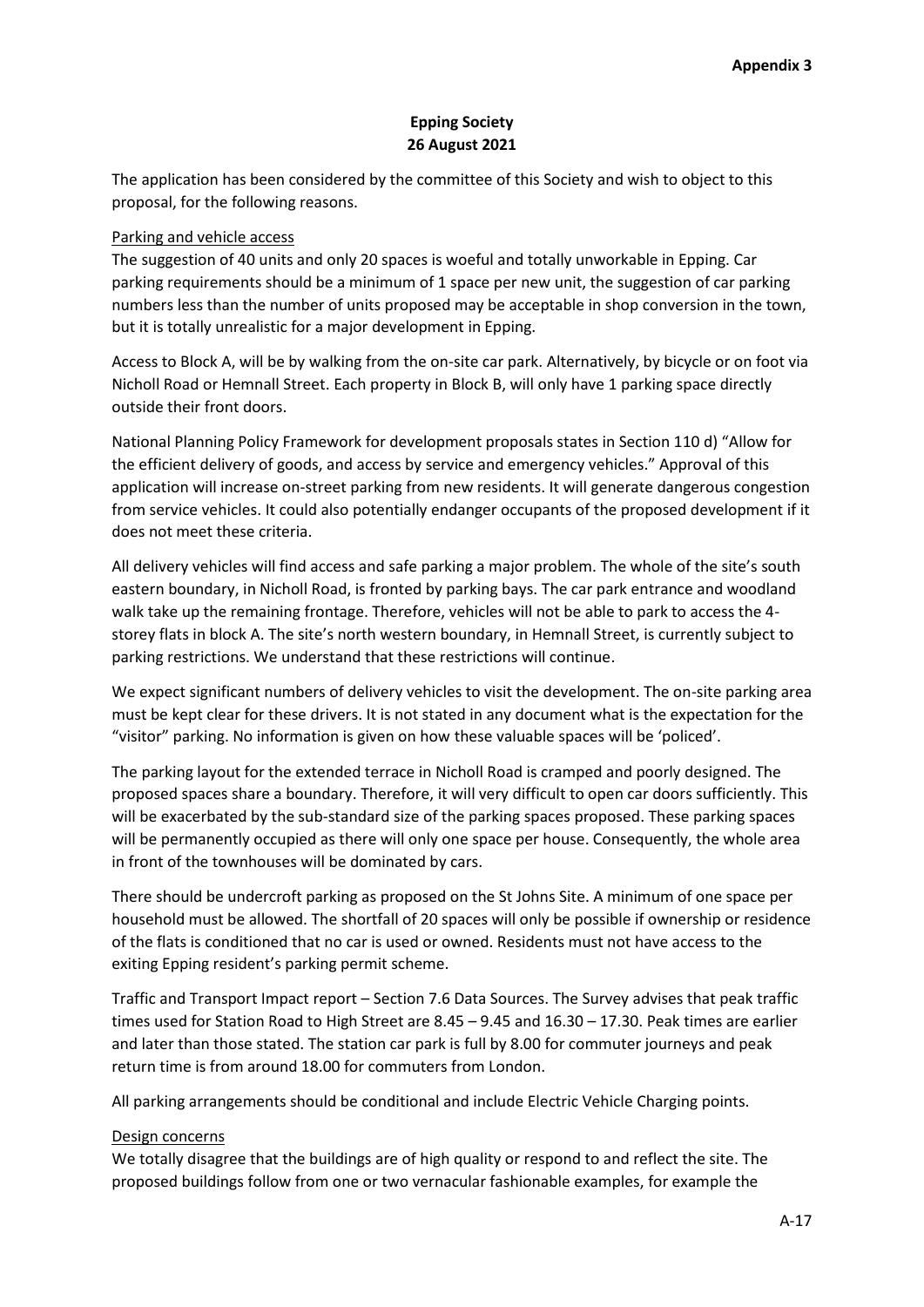Marmalade Estate design in Cambridge. The choice of materials and style neither follows an Epping context in a pastiche, nor does it try and bring a contextual but modern solution. It is 'copycat 'design and offers nothing to respond to the site. This goes completely against the statements made in the original Design and Access Statement. We would prefer imaginative and novel approach with reference to Epping context. For example, the choice of brick is an architectural fashion choice. The use of a gable front to the houses is again a fashion choice.

The main block is an awful looking, clumsy ugly building. It is out of scale, bulky and incongruous. It is a complete over development of the site. We feel the Essex Design Guide has not been followed to a sufficient degree. The revised Hemnall Street entrance is an improvement.

The scale and height of the 4-storey block in the centre of the site, is clearly out of scale and character with the site context. The small reduction in the south western footprint is an improvement.

We are not trained at reviewing Ground Investigation Reports. All housing and any approved applications should be conditional on resolving any found contamination. We are not trained at reviewing Acoustic Strategies, Environmental Assessments, Ecology etc.

We expect the District Council to appoint third parties to scrutinise all technical submissions.

All housing and any approved applications should be conditional so the use of photovoltaics and Green Energy solutions are not engineered out later. All housing and any approved applications should be conditional on betterment of Building Regulations in relation to energy.

The six revised drawings relating to boundary conditions are still tight to the site. For example, 'Boundary Section E-EE' does not show the building opposite in Nicholl Road. This is unacceptable. They are totally inadequate to assess the impact on neighbouring sites and houses. All drawings should show heights and window positions of the proposed and existing conditions, so this can be fully assessed. Impacts to amenity and overlooking cannot be fully assessed.

#### Trees and Landscape

Trees and Landscape Report from EFDC Trees and Landscape objects to the application due to the adequacy of landscape retention. They also question the condition of trees to be removed suggesting they are in better condition than stated in the application. Existing trees and shrubs should be retained and enhanced.

Existing trees and shrubs should be retained and enhanced. All trees must have preservation orders applied before any permission is granted.

We note that the new planting of mature trees is shown in illustrations across the site in the Design and Access Statement. In the 'Boundary Sections' these trees are described as "Proposed Semi-Mature Tree" The scale on 'Boundary Section E-EE' suggests the trees in front of Block B will be around 8 metres (26'03") tall. We welcome using mature trees but suggest that professional advice is taken on the implications of mature planting, in this case, just over 5 metres away from the property line.

We note these trees are described as "6no. Acer campestre 'Elsrijk' 30-35cm CS" on Planting Plan Ground Level. This does not clearly describe the size.

The plan appears to show a high-quality level of planting. We expect this to be carried through to construction and not watered down through later Value Engineering. These drawings should be noted in any approvals.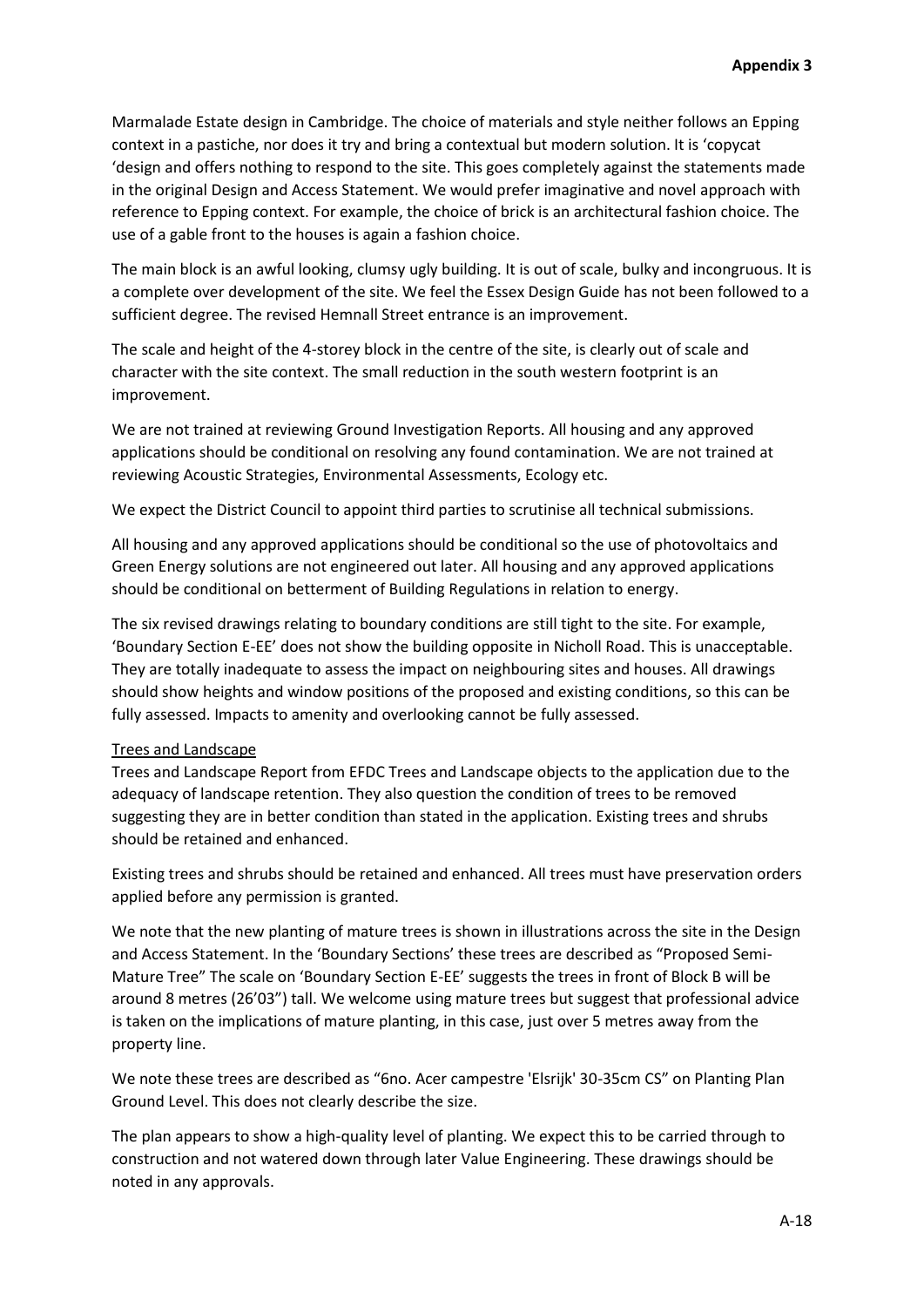## Drainage plan for surface and foul water

The document 'Essex County Council - Suds comment' and a subsequent one dated 7th May 2021 gives conditions "No works except demolition shall takes place until a detailed surface water drainage scheme for the site, based on sustainable drainage principles and an assessment of the hydrological and hydro geological context of the development, has been submitted to and approved in writing by the local planning authority" It should be noted that there is a 2.3 metre height difference across the site between Hemnall Street and Nicholl Road. Undoubtably, this will impact the drainage plan for surface and foul water from the development. We feel that the 150mm pipes will not cope with high rainfall on impervious soil at peak rainfall periods.

The 150mm foul sewage pipes may not accommodate flow during peak usage periods due to the massive increase in demand from the 40 new dwellings as well as the existing properties.

It should be noted that the sewage drain manholes are in private garages in Amesbury Close These are at risk of overflowing in peak usage periods.

We note that the 'Utility Report' was prepared by a graduate trainee in March 2020 and we are concerned to read on page 8 that sewerage is not within the scope of the report. Clearly, more work is needed.

The application must not be approved until this extremely important issue is fully resolved.

### Safety issues

There is a proposed pedestrian link, closely following the existing route, between Hemnall Street and Nicholl Road. This must be a protected right of way. This paved walk way does not have any proposed 'traffic calming' measures. The gradient is just over 3%. Therefore, as this is a slope, curved and without any long sight-lines we feel pedestrians risk injury from inconsiderate use of bicycles, scooter and skateboards.

No emergency vehicles can access the centre of the site. Given to obvious lack of access and absence of any Fire Service advice - please install fire hydrants at strategic points.

#### General

Roof arrangements are not clear. 'General Arrangement Plan Roof Level' Complete vagueness on whether photovoltaics are proposed or not. This will affect the look of the building, it's green credentials or whether a living roof is used or not. This confusion needs to be revised and resolved. 'Typical Detail – Biodiversity' Blue Roof – there is an ambiguity between this and the architects roof plan. This needs to be Conditioned with Green Roof Information and Biodiversity Submission.

We do not read any specific details of broadband connections. These must be in the form of a hardwired network, with 3 access points, this must be installed within every individual home.

The following drawings show a high-quality level of site furniture and detailing proposed. We expect this to be carried through to construction and not watered down through later 'Value Engineering'. These drawings should be noted in any approvals. [Manhole covers - McGregor Smith Drawing No 1270-02-424, Kerbs - McGregor Smith Drawing No 1270-02-425, Granite - McGregor Smith Drawing No 1270-02-422, Drainage - McGregor Smith Drawing No 1270-02-426, Paving - McGregor Smith Drawing No 1270-02-420, Paving - McGregor Smith Drawing No 1270-02-421, Timber Cube - McGregor Smith Drawing No 1270-02-431, Bench - McGregor Smith Drawing No 1270-02-430, Bins - McGregor Smith Drawing No 1270-02-433, Bike Hoops - McGregor Smith Drawing No 1270-02-432, Bollard - McGregor Smith Drawing No 1270-02-434]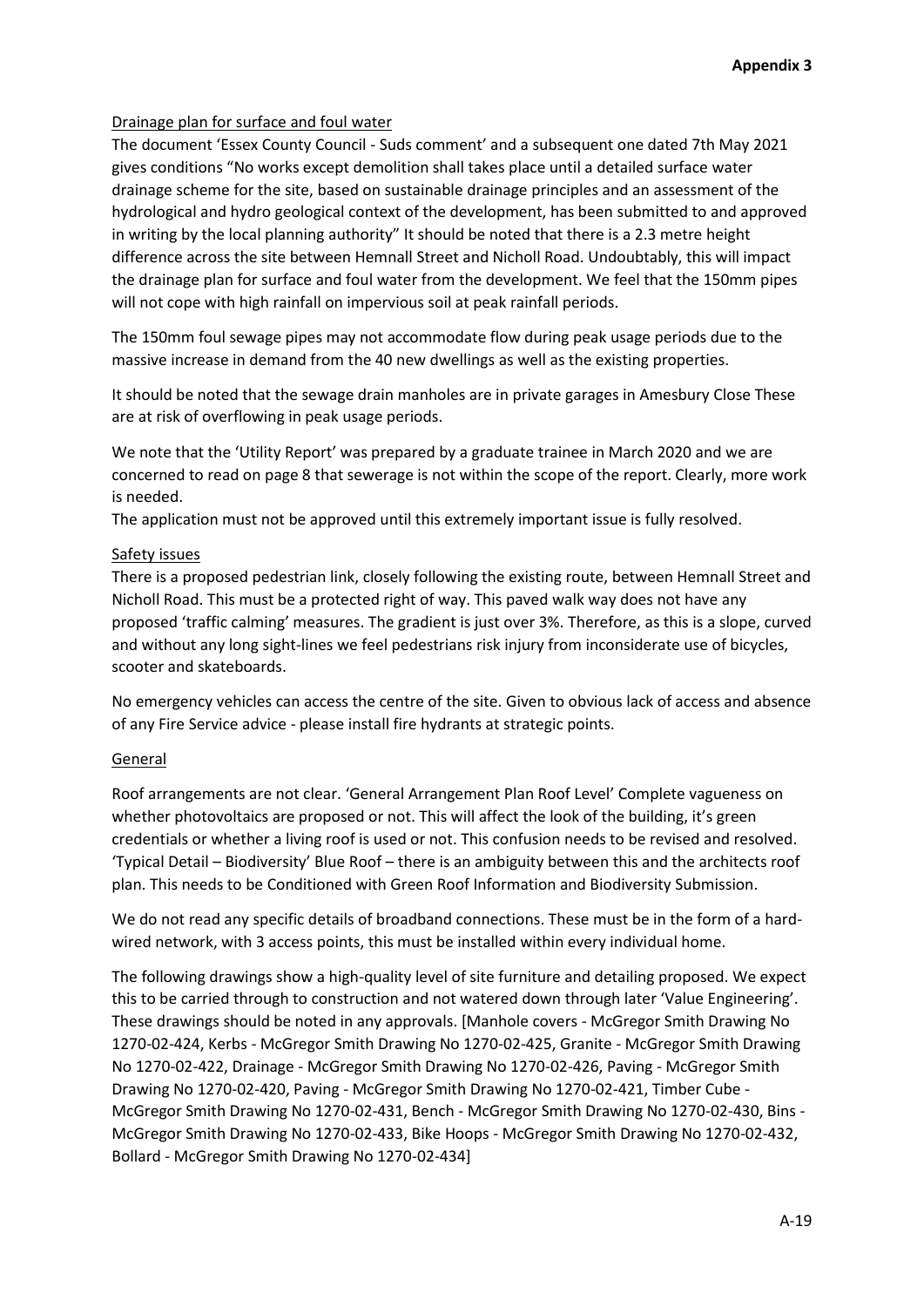Block A is not a high-quality design, there is a number of design decisions that appear to be wrong, specifically the room proportions and use of long thin bedrooms. [We refer to the following files 'Block A - Proposed first floor plan' 3211, 'Block A - Proposed ground floor plan' 3210, 'Block A - Proposed second floor plan' 3212, 'Block A - Proposed third floor plan' 3213, 'Block A - Proposed elevation Sheet 1 of 2' 3220 and the following document.]

#### Impact on Nicholl Road

The dominant gable end design of Block B is not a feature of the Epping vernacular. At present, the residents in Nicholl Road look out on a plain featureless wall. This wall is lower and significantly screened by shrubs and small trees.

Block B (HT1) has dominating elevations. These rise to a height of 9.2 metres. This is significantly taller than the existing sports hall elevation. The existing sports hall wall is 3.0m from the site edge. This is the distance at the point where 'Boundary Section E-EE' shows the proposed wall of Block B (HT1) We note at this point the sheer wall of Block B will be only 6.8 metres from the site's edge. That is to say only just under 4 metres further back than the existing. Therefore, its overbearing impact is still significant.

There are no facing views, 'existing elevations', of the Nicholl Road facing sports hall block. There are 'proposes elevations' across the whole site. Again, this omission, this makes accurate comparison impossible.

## Impact on Hemnall Street

The original Design and Access Statement on Page 62 - "Proposed Massing" the heights comparison suggests, in the image, that the proposed block is not much higher than the existing building. However, the proposed Block A is much closer to the front of the site than the existing. This isn't shown by a simple transverse height comparison. Again, this is a misleading view.

The original Design and Access Statement on Page 69 makes a ridiculous statement under the heading "Appearance - Hemnall Street Frontage" We do not see any justification for the statement that the "Proposed built form stitches together the stepped street frontage". This statement proposes a solution to a problematic area that is, in fact, a positive feature of the street! We note that these documents have been removed from the application but the proposed building line is unchanged.

The proposed "stitching together of the building line" is unnecessary; the area certainly doesn't need a stark 4-storey block. This would be less dominating being lowered to 3-storey. It would be better to remove the forward part of the block completely.

There are no direct height comparisons from the Hemnall facing 4-storey (Block A) to evaluate. There are no views that include the properties opposite.

The original 'Design and Access Statement Part 4' on page 113 has a drawing of the Hemnall Street street-scene this is rather generic. It does not show the properties opposite. The only visual reference to existing buildings appears to be a couple of wheelie bins outside number 60 Hemnall Street. Evidently, informed by Google Street View! The drawing does not show any part of the buildings opposite Block A. Neither does it show any buildings opposite along the whole of the site's frontage.

Again, with reference to this elevation, the 'Boundary Section A-AA' does not show the properties opposite in Hemnall Street. Rather bizarrely, it includes the front garden wall of number 58 Hemnall Street!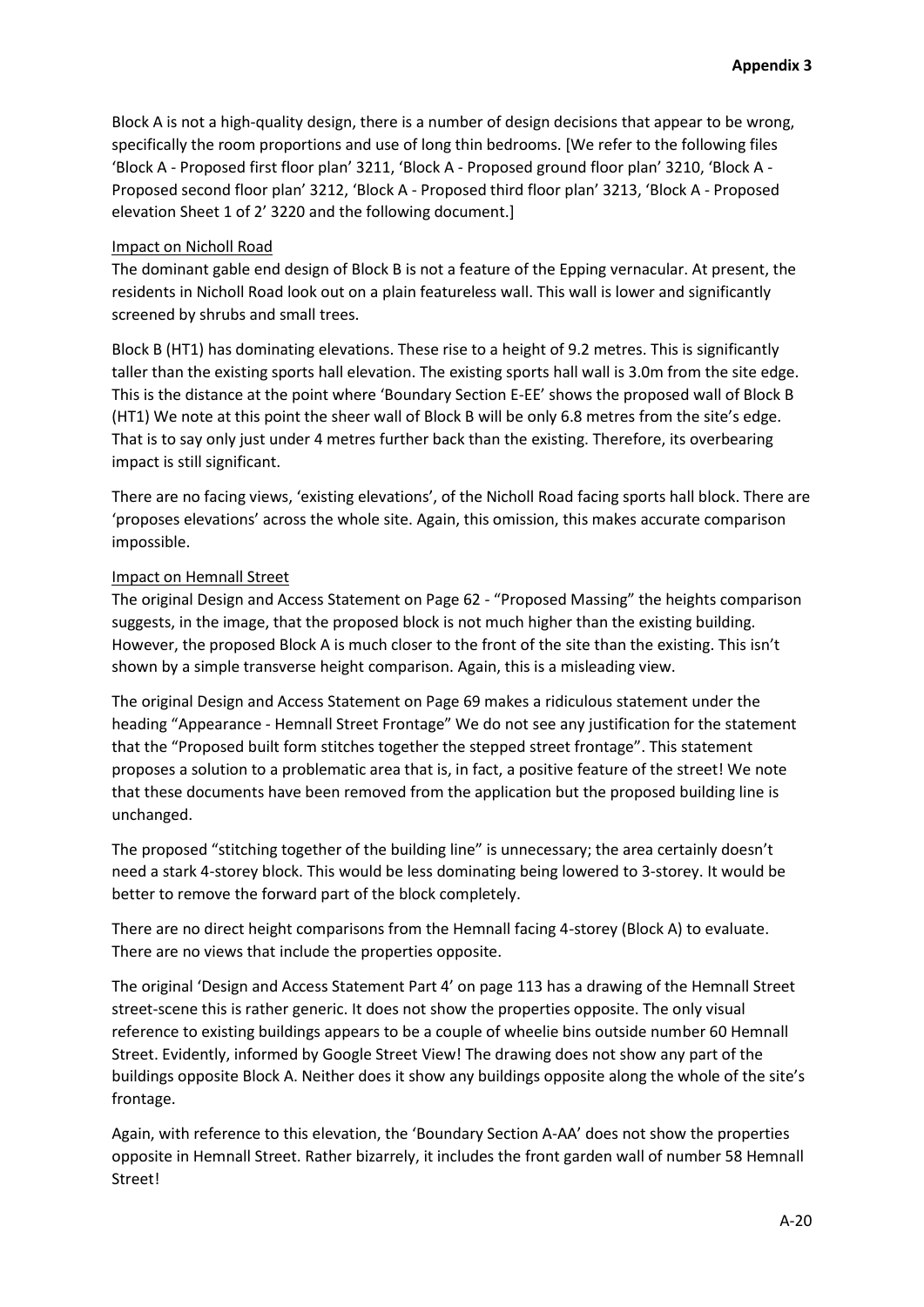The original 'Design and Access Statement Part 5' on page 135 "Residential Quality – Apartment Design" Proposes a small "Dedicated space for study / working from home" this is a positive home working feature. This area does not feature now. We would expect this space to be included across all 3 of the Qualis applications. This must be a condition of approval.

The original 'Design and Access Statement Part 5' on page 137 "Conservation and Heritage" it states "BLEECO historic lampposts [sic], two of which are on the Sports Centre site. These could be refurbished and reinstalled on the public pedestrian link". These lamp posts are shown on the illustrations on pages 49, 56 and 137. They are also placed at either end of the walkway with "HLC" – "Existing Heritage Light Columns" designating their position on the General Arrangement Plan.

The use of the phrase "could be" suggests these and other features highlighted on the Design and Access Statement, as well as across the application, may be 'engineered out' after approval. Any highlighted features must be conditioned with approval. One wonders how many other "could be" qualifiers have been used on the Qualis applications!

#### Is the proposed design and scale acceptable?

We note that the 'Environmental Statement - Non-Technical Summary' covers the 3 Qualis sites.

The Sports Centre (EPP.R5) is discussed on page 10 "*The effects of the Sports Centre proposals on the Townscape during construction have been assessed as minor. This is because the existing Townscape Character of this area is not especially high, and construction work will be partially screened by existing trees. Effects on Townscape after construction will be moderately beneficial (positive). This is because the proposed townhouses fronting Nicholl Road will replace blank frontage with houses looking onto the street. This will add to the already varied character of houses along the street and will provide additional visual interest to the street scene. The proposed apartments fronting Hemnall Street will slightly improve the continuity of building frontages and sense of enclosure of the street.*

*Keeping the existing line of mature trees which partially screens the proposals will soften the perception of development, and the setback will reduce the potential for the building to be perceived as out of scale compared to lower-scaled houses, were it to be brought further forward. The visual effects of the proposals on the selected views will be beneficial (positive), except for one view from Hemnall Street, which is predicted to be moderately adverse (negative). While this view is not especially attractive, it will be sensitive to existing residents and will introduce a slightly higher building than most of the neighbouring buildings. However, the new building will be partially screened by existing mature trees and will also be further back from Hemnall Street, thereby reducing this effect*."

We do not agree with these conclusions. The exiting "blank frontage" in Nicholl Street is significantly lower and already effectively screened. The proposed gable end Block B is set back by a further 3 metres. However, it is still dominating and combined with the cramped parking it is certainly not an improvement!

The Environmental Statement goes on to say that the view in Hemnall Street is "predicted to be moderately adverse" this is obviously referring to the 4-storey, Block A, that "stitches together the stepped street frontage".

At best, the forward part of the block should be removed. We do not agree that moving to building line forward to match the adjacent is in any way positive. Most certainly the height of Block A must be reduced. Expecting the existing trees to reduce the impact is a somewhat tenuous deflection of the issue. Block A is just too big!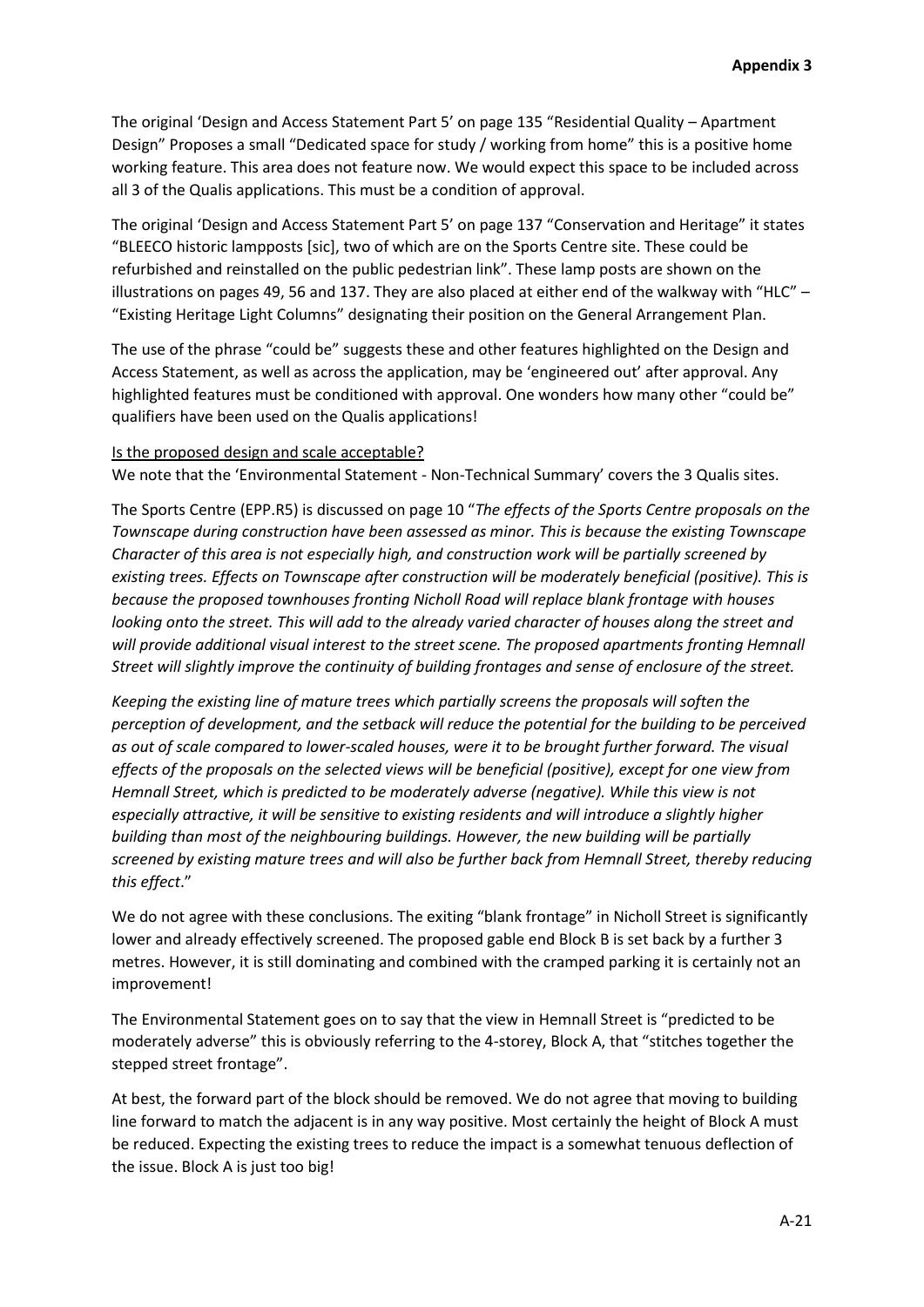## Wind vortex concerns

All of the current Qualis proposals involve blocks of four or more storeys. Tall structures generate a 'venturi effect' as wind passes between adjacent blocks the velocity increases. Most of Epping is significantly more than 100 metres above sea level and the area is noticeably windier than even relatively nearby settlements. We do not find any reference to potential wind vortex impacts. This must be investigated as the proposed blocks are positioned close together on their respective sites.

### Is this type of development needed?

The 'Residential Mix Report' is another that reviews all of the Qualis sites. The executive summary refers to the "Justification study" We disagree with its conclusions.

Covid-19 has impacted on its assumptions and assertions, therefore the report has limited authority. The report does not demonstrate both a market demand or a demographic need for the proposal. It does not justify the undeniable impact of this proposal on its neighbours and the town due to the bland, over scaled and out of character design. The ludicrously inadequate parking provision is unacceptable.

All housing and any approved applications should be conditional on resolving, incoming services and drainage without effecting local areas. The reports pertaining to these issues do not have enough detail for the community to have confidence in their conclusions.

### **Other**

It must be conditioned that this site not be built on, or lost as a community and leisure site in favour of housing, until the new Swimming Pool and Leisure Centre is built and operational. To be clear, the site can only be closed and demolished, once the new pool and sports centre is fully open to the public. This must be a condition of approval.

# **Epping Society 13 May 2021**

Wish to object to all four applications (EPF/0917/21, EPF/0918/21, EPF/0919/21 and EPF/1042/21), for the following reasons:

- The public was presented with far too much data in 4 applications with far too little time for review – there are 425 documents, in approx. 3 weeks. This is not fair or realistic.
- There has been a problem with deadlines. These 4 applications were published in the 'Weekly List' circulated by EFDC to the Epping Society (and others) via email at 4:45pm Friday,  $23^{rd}$  April. The 21-day point, the usual period, from that would be Friday  $14^{th}$  May. The 'Weekly List' says on the front page "Registered in the week up to: Friday 23 April; any representations on applications should be made in writing by Monday 17 May 2021" However the EFDC Planning Portal has "comment by" dates listed as 12-05-2021 for Hemnall (Sports Centre), the others are listed as 13-05-2021. So all less that 21 days, and having 4 different dates is highly challenging & confusing for all concerned.
- An extension was requested by emails & letters on 30 April; the request was acknowledged by the CEO of EFDC with a decision promised during the week. One might have assumed that Friday 7 May would cover that. On  $10^{th}$ , a delay was given, until the end of the month.
- This period included the conducting of Local Elections, in which many were involved.
- Is there access for those without a computer? Paper copies?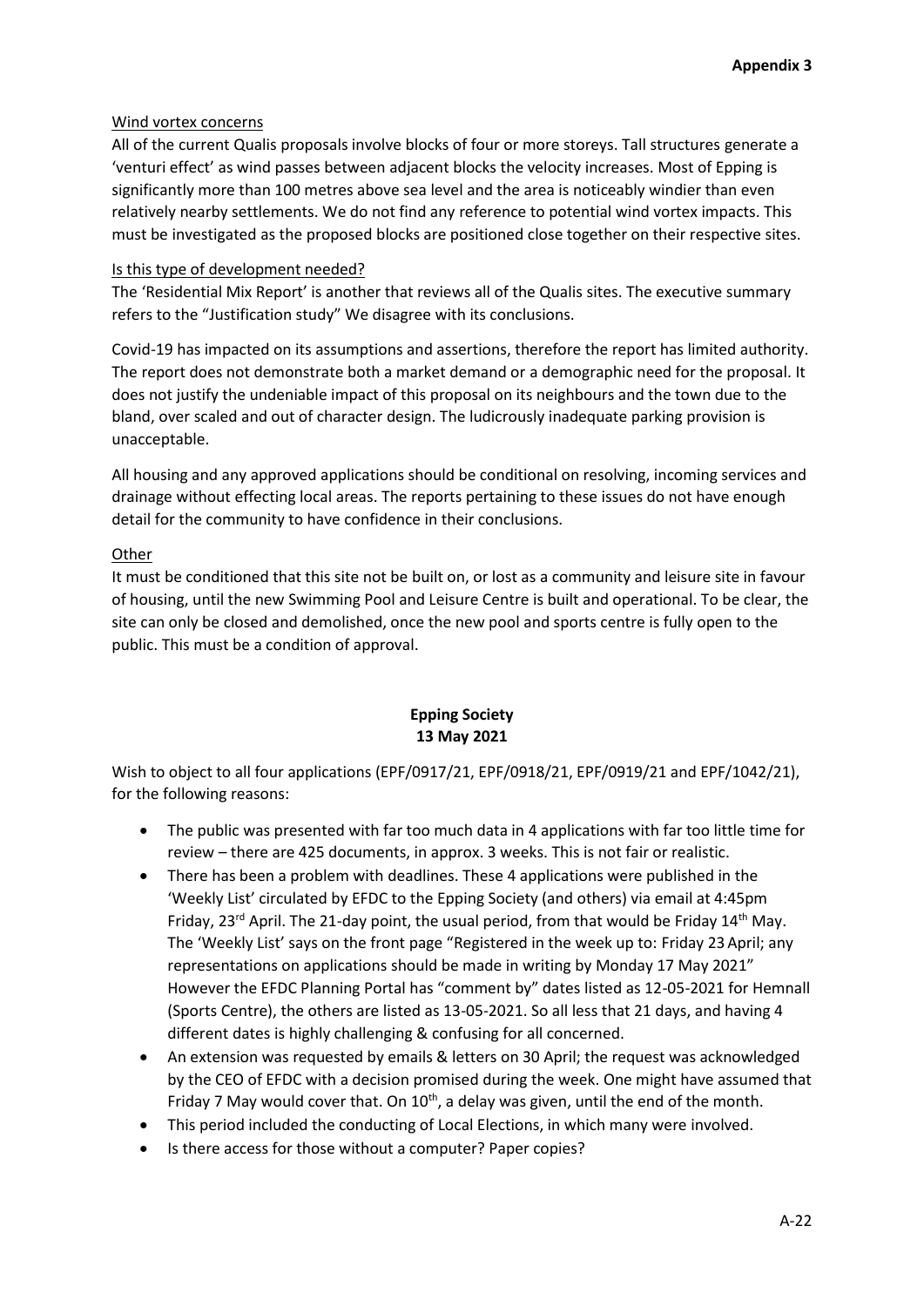- A lack of effective publicity, whatever efforts are claimed, people did not know. The Epping Society has made efforts to increase public awareness.
- $\bullet$  The lists of documents were confusing instances of having several with the same name eg St John's Road -volume 3 Ch 11; some of these are identical in content, and some refer only to the other sites (eg Technical appendices 11.1 and 2) Much better to give the actual title on the EFDC table.
- Some documents are highly technical, with no explanation nor glossary, this made them impenetrable; but we believe that this process should be transparent & accessible to all.
- Some maps have keys which are so small as to be unusable
- Some diagrams/tables when zoomed in, pixilate; maybe once pdfs?
- Use of colours sometimes unhelpful eg map of SJR site has 4 very similar grey shades.
- Documents are not in order eg Appendix documents should be next to substantive item; also eg SJR Design & Access statements are not in order – starting "1, 10, 11" later "17, 2"
- Some documents are repeated eg Historical maps x3
- Some documents are very out of date eg an ecological report describes the St John's secondary school as "approved for redevelopment" but is somehow dates March 2021 (reviewed but not edited?), eg an HRA which appears to be based on 34 dwellings (an earlier version); against 184. Suggest a lack of scrutiny and/or haste.
- Several documents refer to now-unnecessary EU Regulations.
- Some documents simply indicate a lack of care eg an Archaeology report refers to the "proposed nuclear power station" at SJR. This was spotted on  $27<sup>th</sup>$ , reported to EFDC & authors immediately, but not corrected/withdrawn until 7 May.
- Similarly, spelling mistakes speak of haste eg environment several times wrong, eg the last few documents for SJR are labelled on the very title-listing as "layoluts" (layouts?). To make the error, o, but to then copy/paste it, and then to still not to proofread it??
- Lack of clarity sometimes about whether documents refer to just this site, or all 3, then some date is described as "cumulative". To give a clearer picture, given that these 3 are the last part of 6 developments, all assessments should have been cumulative across all sites. This is what will be experience on the ground, particularly as 3 will be accessed via the one road, St John's.
- There are many inconsistencies between various documents so it would be unclear exactly what any Planning decisions would mean.
- Many documents contain conditionals eg "should", "if viable" these plans need certainty.
- The Epping Society has been told already by 2 statutory consulting bodies that they are struggling to review these applications by their (later) deadlines, for the reasons above. If we and they are finding this challenging, no wonder nearly all members of the community we have spoken to, say they find it too daunting.
- Very few documents consider the post-Covid world (exception being the Residential Mix report) and working from home – we would argue that potential changes to housing need should be at least considered.
- The Epping Society would like to learn the number/costs of obtaining these report, mostly from outside contracted agencies; we are considering a FoI request. The Archaeology people certainly should not get their full fee!
- Some applications are clearly from Qualis, some have an EFDC origin if there is confusion about the inter-relation here, will there be confusion about the responsibility?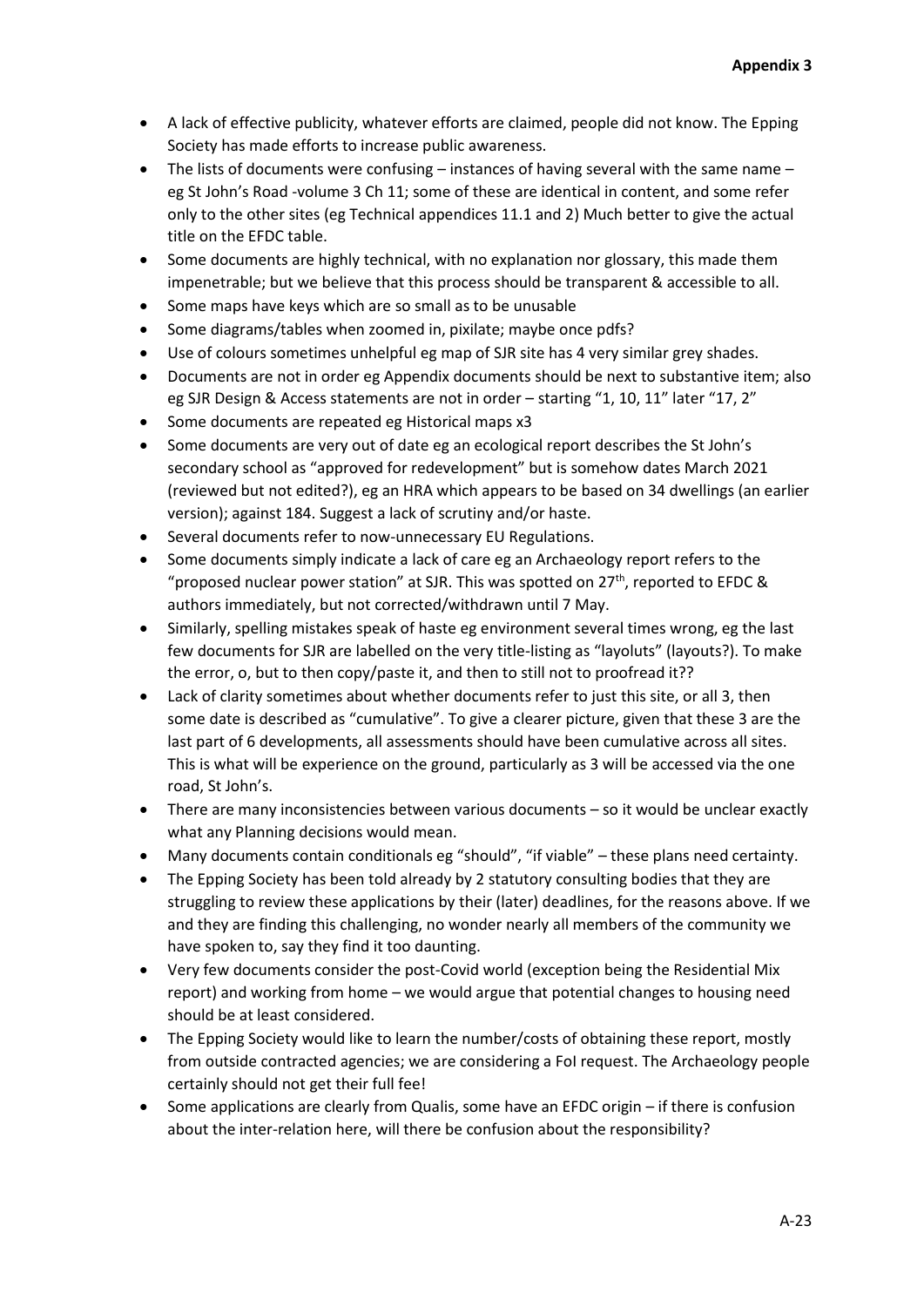- Proceeding with planning in this much detail, before the Local Plan is found sound and approved, seems ill-advised; the LP may still be subject to further modifications. In Maidenhead, Inspector Philips is now into a third round of Public Hearings; things change.
- Epping society must ask that Any Planning Approvals must be interdependent on the other sites being approved, be CONDITIONAL, that the sports centre and pool remain in the plans, and are completed and open before the existing Sports facility is demolished. Not sure this can be done as a Planning Condition, but certainly at Council level it can.

Our principle thought is that these applications are so hastily and poorly constructed that we feel the Planning Officers should return them to Qualis for a re-presentation, with additional consultation time.

## **Epping Society 13 May 2021**

#### Sports Centre

"key trees to the boundaries of the site will be retained" is too loose – please clarify. At least one artist's pretty impression suggests the trees on Hemnall Street will be replaced by "lollipop" new planting and if so why?

#### What is an "FFL"?

"2.19 This development will be served by a total of 20 car parking spaces, comprising 11 allocated spaces, 6 visitor spaces and 3 'Blue Badge' spaces. A total of 62 cycle parking spaces will be provided (56 long-stay and 6 short-stay)." Is it suggested the cycle store will not be owned by residents but first-come-first-served including non-residents? I don't like that much. Ditto other sites.

3.31 "As explained in Section 6, the three applications are submitted on their own merits and do not reply on any of the other two sites to establish their acceptability other than the policy requirement for an equivalent or better replacement sport centre to be provided" *my emphasis.* We need a better sports centre as more people will no longer have access to those in the City etc. where they used to work five days a week. Watering down must be prevented in the planning consent granted.

The development proposals for the sports centre site seem to pay no heed to the Essex Design Guide or to local architecture. I cannot see what the walls and fenestration will be like without more work than I have time for now but they do not look encouraging.

#### 5.19 Sports Centre (EPP.R5) – principle of proposed uses

"The proposed development is for the redevelopment of the existing sports centre for residential use. The site falls just outside the defined Epping town centre boundary and is brownfield land in a sustainable location. It should be noted that a planning application for a replacement leisure centre that includes a swimming pool and provision of all existing sports facilities on the current sports centre has been submitted on the Bakers Lane car park site (EPP.R7) in Epping town centre." *My emphasis added.*

The content of the proposed sports centre is not clear from any documents I have seen. Can officers ensure the statement by Qualis is an unavoidable condition of any planning consent.

5.21 to 5.2 seems to be an attempt by Qualis to pass the buck to EFDC which we must prevent through planning conditions – ie, no development at the old site until the new one is operational.